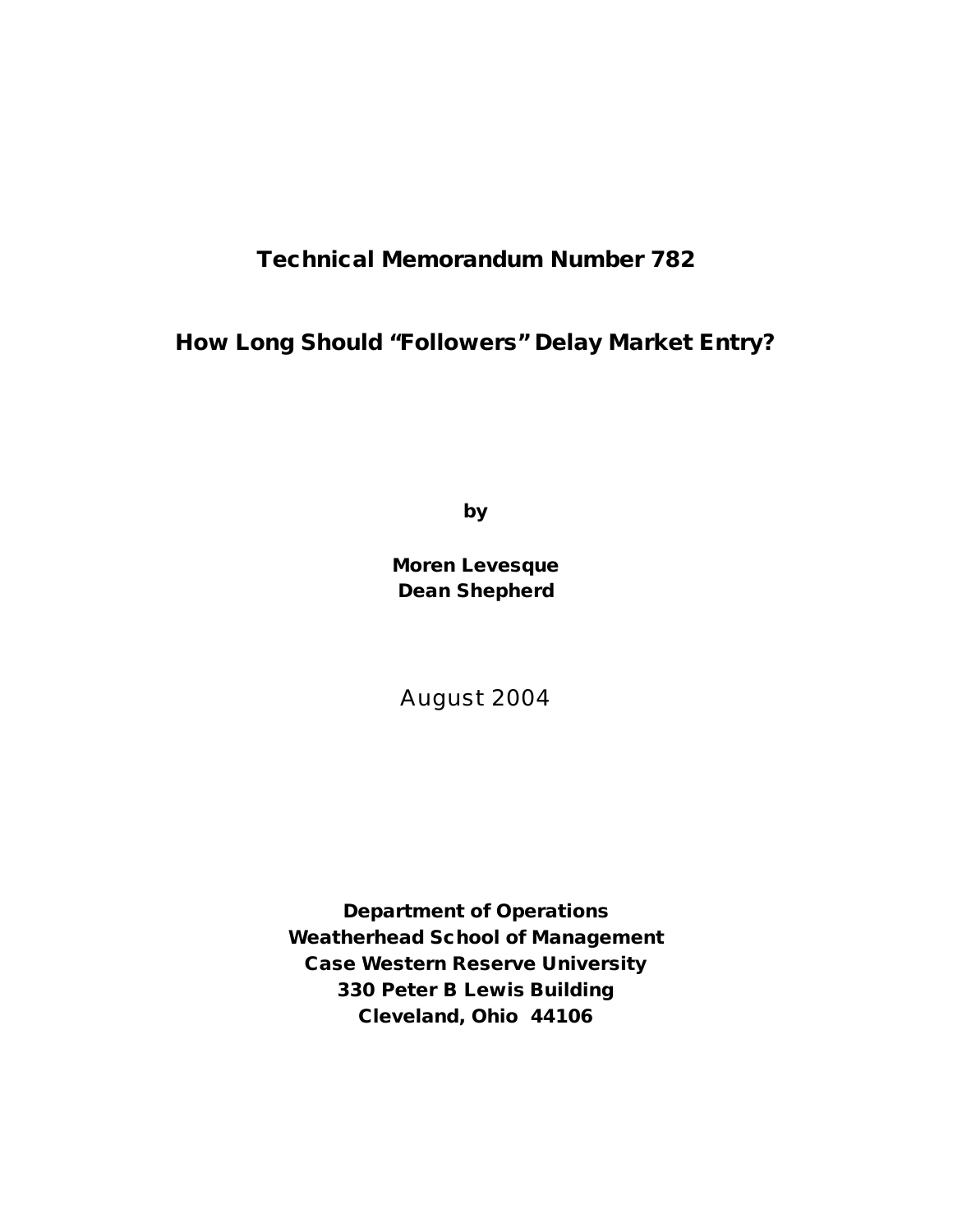# **HOW LONG SHOULD "FOLLOWERS" DELAY MARKET ENTRY?**

Moren Lévesque Weatherhead School of Management Case Western Reserve University Cleveland, Ohio 44106-7235 (P) 216-368-2117; (F) 216-368-4785 moren.levesque@case.edu

Dean A. Shepherd Kelley School of Business Indiana University Bloomington, Indiana 47405-1701 (P) 812-856-5220; (F) 812-855-4246 shepherd@indiana.edu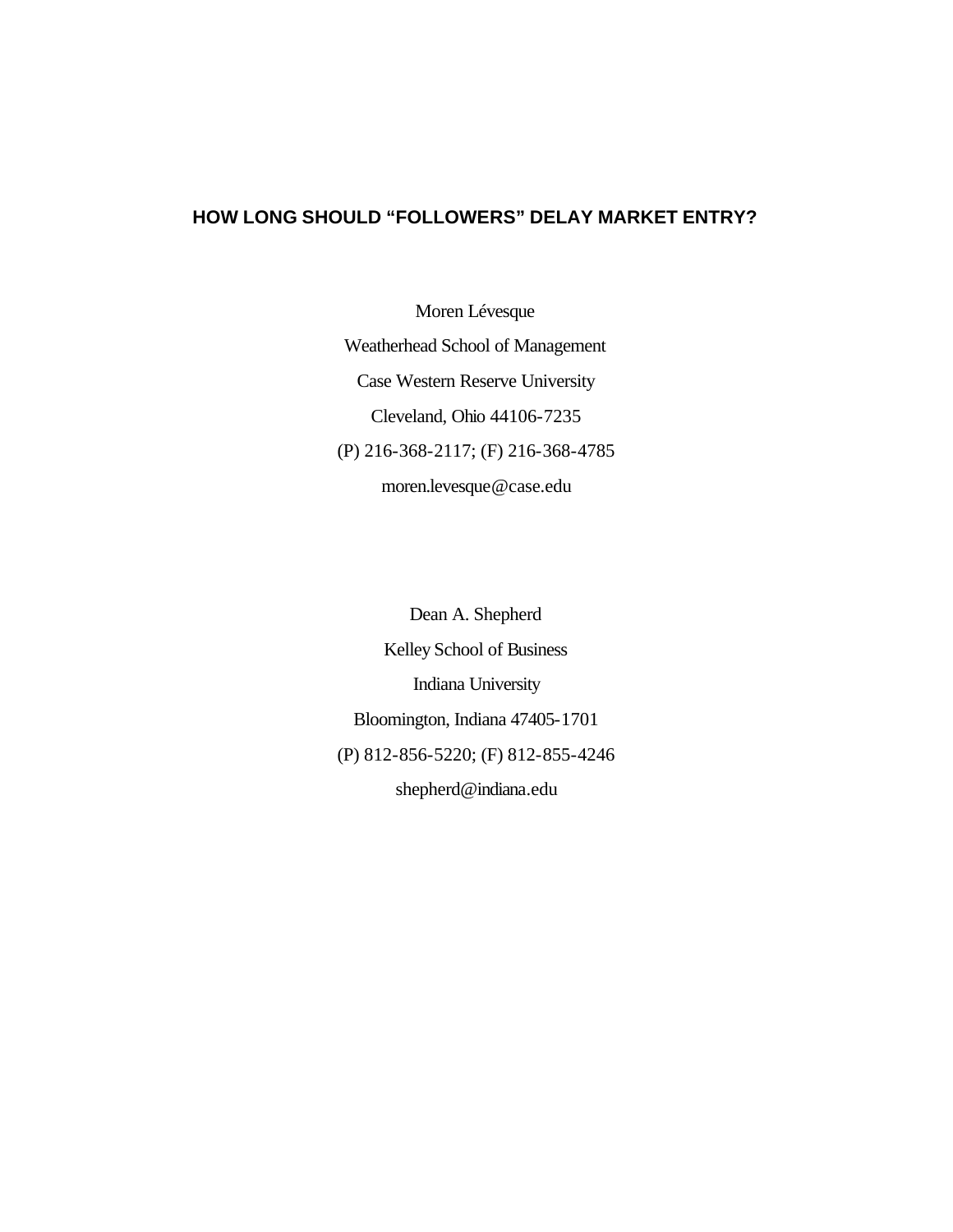# **HOW LONG SHOULD "FOLLOWERS" DELAY MARKET ENTRY?**

In this article, we theorize on the decision by followers to delay market entry in order to optimize performance. Using a decision-theoretic approach, we offer three entry timing prescriptions for followers' based upon the characteristics of their complementary assets (relative to pioneers) and the environment being entered. That is, we model how followers' optimal delay of market entry can be diminished or augmented based on the complementarity or substitutability of their relative amounts of complementary assets and the relatedness of those assets. Our findings can serve as guidelines for empirical research to probe whether followers' market entry should be delayed or expedited. *Keywords*: Timing of Entry; Complementary Assets; Relatedness; Followers; Delay.

# **INTRODUCTION**

Most research on market entry indicates that timing of entry is a key factor for success. Pioneers can often achieve an advantage over followers because early participation provides expertise ([12], [14]), they find it easier to gain customers ([21], [30]), and/or their market share gains are worth more ([10], [15]). Also, pioneers can erect entry and mobility barriers to increase their advantage over followers ([14], [19]). But pioneers do not always prosper over followers, e.g., Code-A-Phone pioneered the telephone answering machine industry but it could not match the low cost production abilities of Panasonic, which entered in the mid-1970s [35]. Diners Club pioneered the credit/charge card industry in 1950 but it could not match the large resource base of American Express, which entered in 1958 [35].

Schoenecker and Cooper [37] pointed out that "the question of why firms enter industries when they do has received little attention in the literature" (p. 19) and empirical results on the relationship

1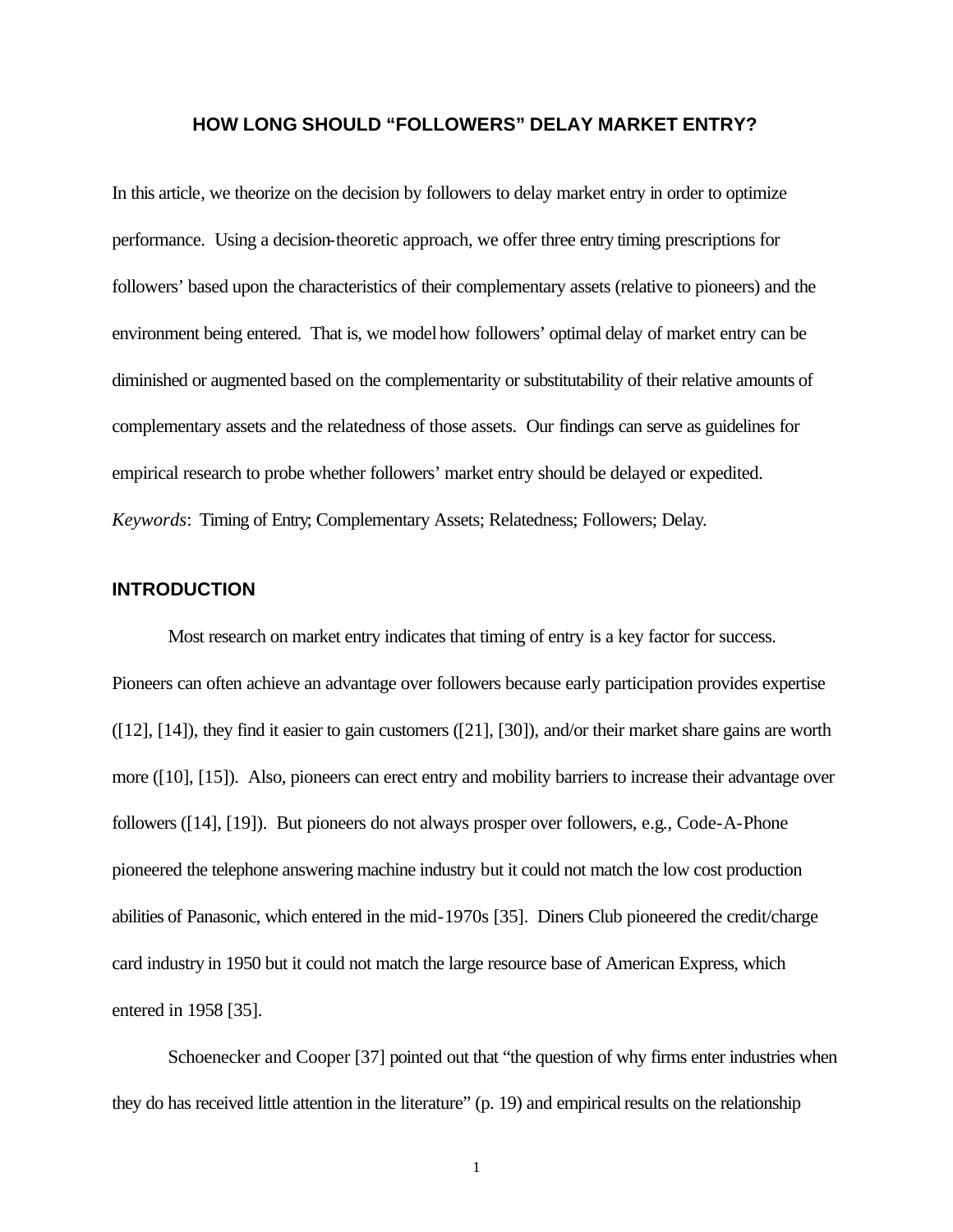between timing of entry and performance have been mixed ([27], [32]). Mitchell [27] proposed that conflicting results can be explained, in part, by the use of a "single clock" to capture entry time. A single clock approach does not consider different order incentives based on the characteristics of the entrants. He captured the different order incentives by distinguishing between those firms that possess specialized complementary assets (which are labeled "incumbents") from those that do not (which are labeled "newcomers") and this forms the basis of the dual clock concept, i.e., one clock to capture the entry time of all entrants and one clock to capture the entry time of those entrants that possess specialized complementary assets.

Mitchell's contribution to the entry strategy literature is substantial and worthy of further theoretical consideration. We extend his work by moving beyond a dichotomous categorization of specialized complementary assets (i.e., beyond "possession" or "not"), to capture heterogeneity in the relative amount, and level of relatedness of, followers' complementary assets. By doing this, we can conceptually move from an entry time model based on dual clocks to one where each follower possesses its own individualized clock to guide the time of entry decision. Furthermore, Mitchell proposed that in some environments a single clock is appropriate (e.g., pharmaceuticals [8] and chemical processes [13]), while in other environments a dual clock approach is necessary (e.g., analytic instruments [13] and semi-conductors [39]). We complement the above proposition by exploring different environments and the impact that these have on followers' timing decision.

We focus in this article on the factors that influence followers' timing of entry into new markets. Specifically, we theorize on the decision by a follower to delay market entry in order to optimize performance and on how the characteristics of its complementary assets (relative to pioneers) and the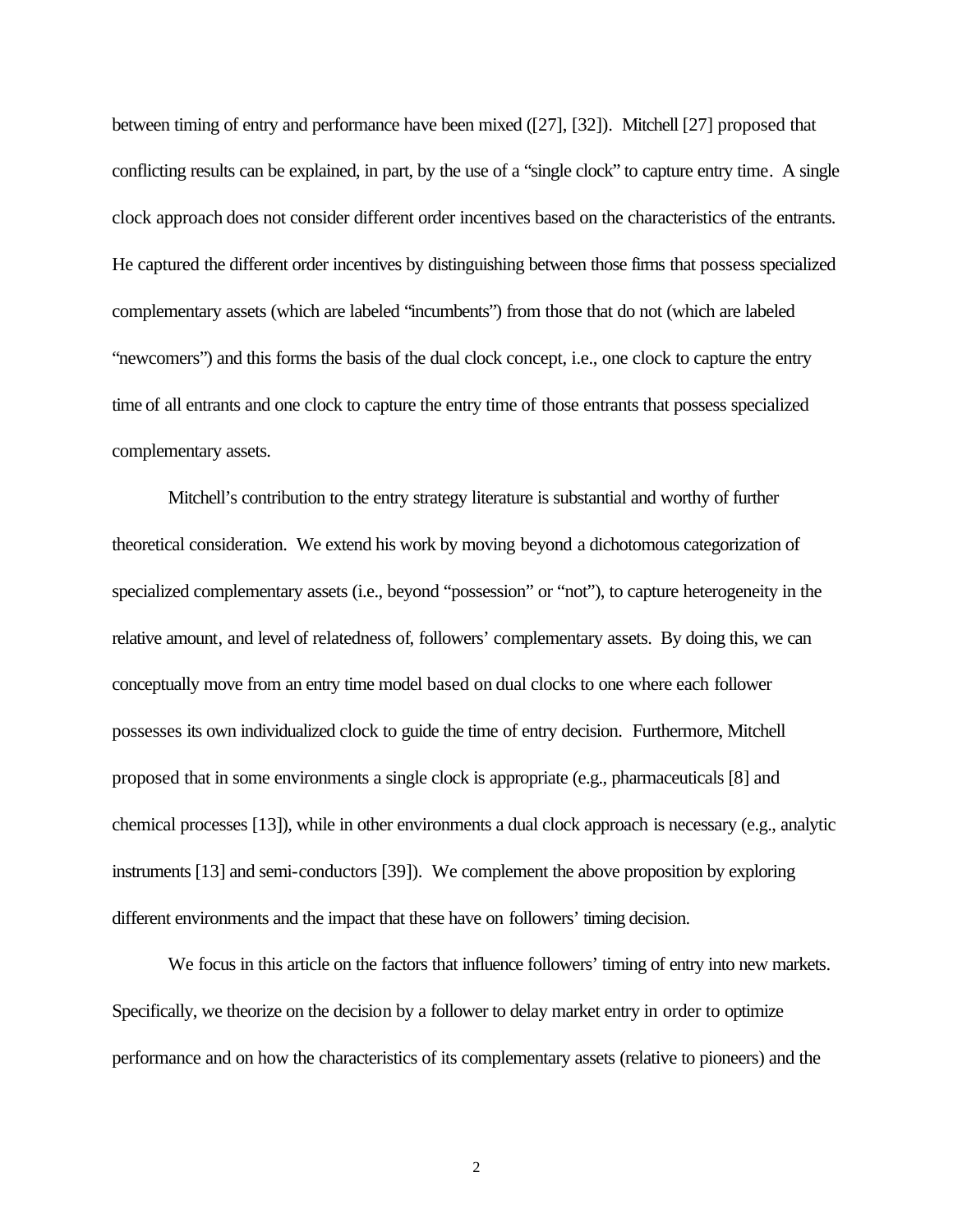environment surrounding the market being entered impact that decision.<sup>1</sup> To do this we develop a decision-theoretic approach to derive a model of the optimal time for followers to delay market entry. We do not explicitly consider the strategic and tactical decisions of pioneers, rather we assume that they will act in their own best interests and exploit, as best they can, their specialized complementary assets. Thus we rely on a decision-theoretic approach that builds upon existing research highlighting performance tradeoffs involved in the timing of entry decision in order to explore followers' optimal period for delaying market entry.

# **ANALYTICAL FRAMEWORK**

l

Our decision-theoretic approach considers heterogeneity in followers' complementary assets and in environmental conditions to offer prescriptions consistent with the notion of a follower with a specific clock that guides its time of entry decision. Numerous measures of performance have been used in entry timing research including profitability ([2], [33]), survival ([1], [3], [26], [32], [45]), market share ([30], [31], [43]), and multiple measures ([23], [27]). In this article, we conceptualize performance in terms of the combination of two dimensions: profitability and the probability of downside loss. Schoemaker and Amit [36] indicated that firms' strategic actions constitute a tradeoff between profitability and risk. Similarly, Radner and Shepp [29] proposed that corporate strategy aims at maximizing a linear combination of profit and risk. Since managerial surveys find that managers typically evaluate risk in terms of downside loss ([7], [22], [25], [34]), we define risk as the probability of downside loss rather than conceptualize it as the chance of not surviving [36] or bankruptcy [29].

 $1$  In this article we focus on a follower's lag time because information is available about the pioneer – a follower knows who the pioneer is and the characteristics of its complementary assets. Whereas information about who might enter later and when is far more speculative and the information might not be available for consideration in a follower's decision of when to enter.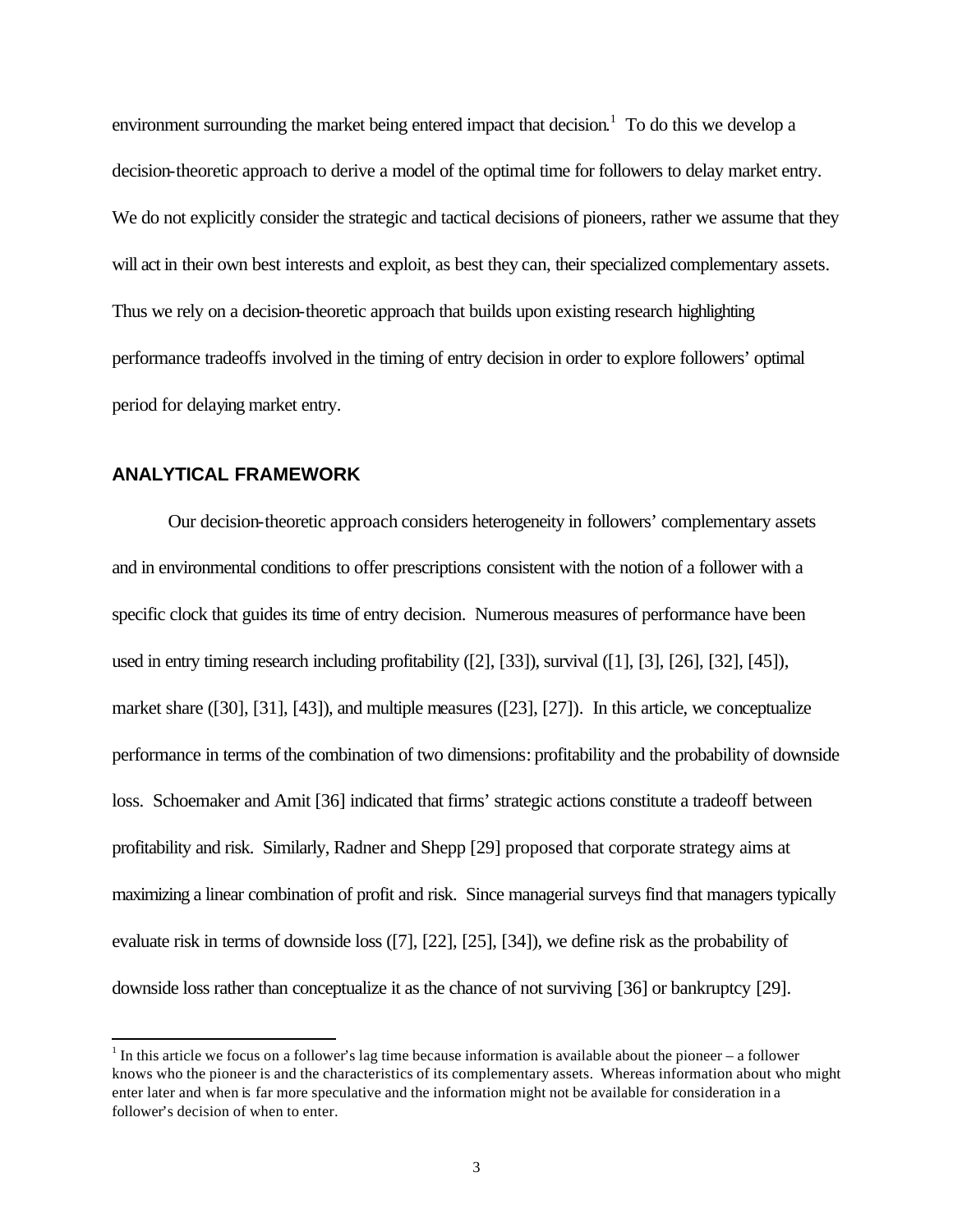Given the prescriptive purpose of this article, we deem important to use a definition of risk consistent with the way managers use risk in making their decisions.

## **Formulation of the entry decision**

Each follower must select a period of delay after a pioneer's entry that maximizes its expected total performance. Let *t* be the industry age when a follower enters. Let  $a_t$  (>0) be the amount of complementary assets this follower possesses relative to that of the pioneer at *t*, which decreases over time at a non-decreasing rate reflecting the increasing ability of pioneers to build and/or otherwise acquire their stock of complementary assets (e.g. through persistence pioneers begin to build legitimacy which can help raise resources from stakeholders [4]). Complementary assets are the supporting capabilities used to commercialize a particular good [40]; e.g. a direct sales force [37]. A follower's ability to "free up" one hundred of its existing direct sales force to use in the newly entered market relative to the pioneer who only has access to a direct sales force of five reflects a high relative amount of complementary assets. A follower who can allocate eight direct sales force to the market compared to the pioneer's five possesses a lower relative amount of complementary assets. Formally,  $da_t/dt < 0$ ,  $d^2a_t/dt^2 \le 0$ , and we let  $a_0$  be the relative amount of complementary assets of a follower at the time of the pioneer's entry.

A follower's profit potential, if it enters the market at *t*, increases with the level of *relatedness* of its complementary assets, *s*. Relatedness of followers' complementary assets represents the extent to which the supporting capabilities are tailored to the successful commercialization of a good in the market being entered [40]. To illustrate the concept of relatedness we continue with the example of a direct sales force offered above. A pioneer's direct sales force was created specifically for the new market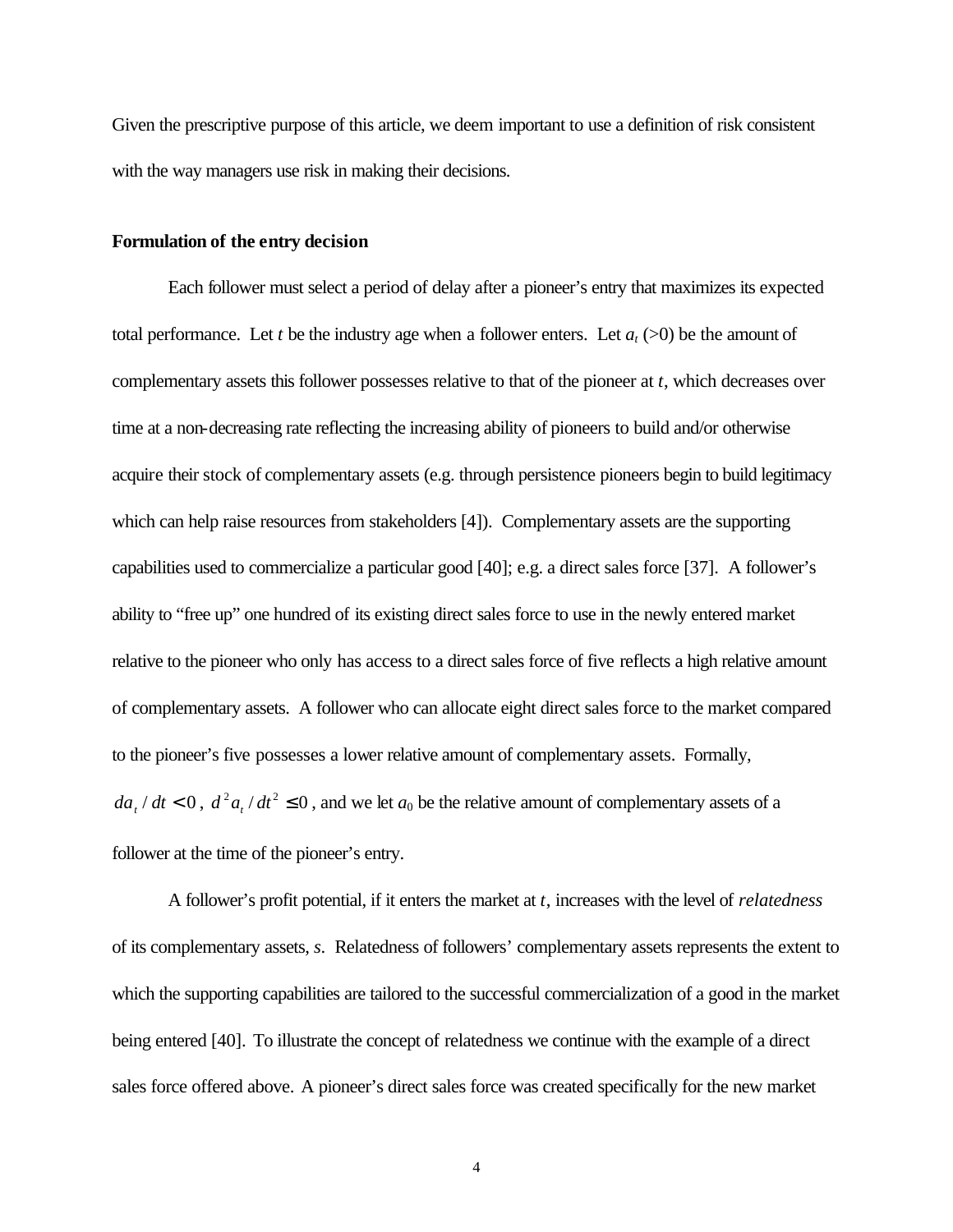and/or has learned from being in the industry but a follower's direct sales force may not have that level of relatedness. Relatedness captures the extent to which a follower's direct sales force own the capability to meet the key success factors of the market. For example, the market being entered might be for an Advanced Manufacturing Technology that enables its customers to produce mass customized cardboard boxes. A highly related direct sales force has experiences in selling similar technologies to industrial buyers, whereas a poorly related direct sales force has experiences in selling health services to the elderly. A related sales force is more effective at its task and can enhance a firm's profitability.

Profit potential is the expected total return to stockholders during the life of the follower, discounted at some rate (not accounting for risk as we attempt to treat risk separately, but accounting for the time value of money, such as in the calculation of an expected present value of future cash flows – including both dividends and capital gain). A follower's profit potential, if it enters the market at *t*, decreases with *t*, the industry age. Profit potential diminishes as followers delay entry for a number of reasons. For example, pioneers have more time to erect mobility and entry barriers that are costly for followers to overcome (see [24] for a review). Last, profit potential increases with a follower's relative amount of complementary assets at a non-increasing rate. That is, the possession of a resource advantage over pioneers provides the basis for improving followers' profitability but we acknowledge that increases in the relative amount of complementary assets will likely produce diminished returns in profitability. Formally,  $p(t, s, a_t)$  represents profit potential, where p is a non-negative function with  $\partial p/\partial s > 0$ ,  $\partial p/\partial a_t > 0$ ,  $\partial^2 p/\partial a_t^2 \le 0$  (second order derivative of profit potential with respect to relatedness does not affect our prescriptions and we therefore omit to specify this condition). Also,  $\partial p / \partial t$  < 0 and  $\partial^2 p / \partial t^2$  < 0, as an industry matures profit potential reduces at a non-increasing rate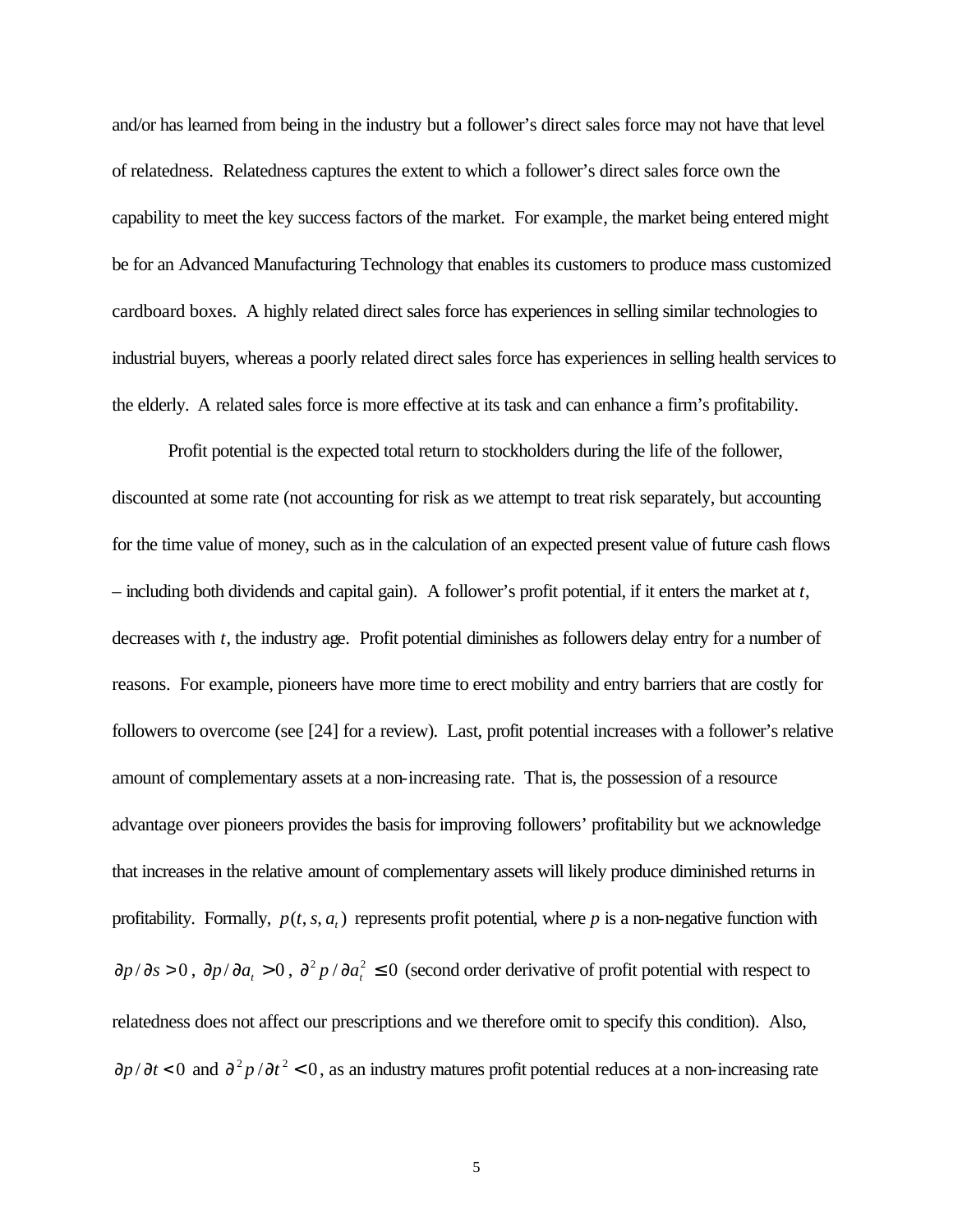(which reflects the greater influence pioneers have early in the life of an industry, such as direct the growth of an industry and set the "rules of the game").

It is not always possible for followers to enter later and use their large stock of assets to catch the pioneers. There are numerous examples of when followers' stocks of assets represent a liability rather than an asset in entering new markets. For example, Henderson and Clark [17] highlighted those innovations that change the architecture of a product and, as a result, can destroy the usefulness of the architectural knowledge accumulated by firms. Tushman and Anderson [42] also found that technological discontinuities can be competency destroying for a firm with accumulated assets based on other products. For example, assets that are totally unrelated to the market being entered may represent a liability, tempting followers to enter the market and try to solve new problems with inappropriate methods [28]. For these followers, the stocks of assets possess no (and possibly negative) value for the market being considered for entry and therefore the optimal entry decision would likely be not to enter at all.

Empirical evidence from the application of the learning curve to population level learning ([6], [20]) suggests that risk decreases with industry age (after an initial period of adolescence [9]), and at a rate  $h$  ( $>$  0) well approximated by an exponential function. Risk also decreases with increases in the relatedness of a follower's complementary assets, e.g., as the knowledge, skills, and experience of a direct sales force more closely align with the requirements of the market being entered then the probability of downside loss is reduced. Moreover, risk decreases with a greater relative amount of complementary assets at a non-increasing rate. In this article, we define risk in terms of the probability of downside loss [34]. For example, resource slack can reduce the probability of downside loss [44] but there are likely diminishing returns to risk reduction from increasing levels of resource slack.

6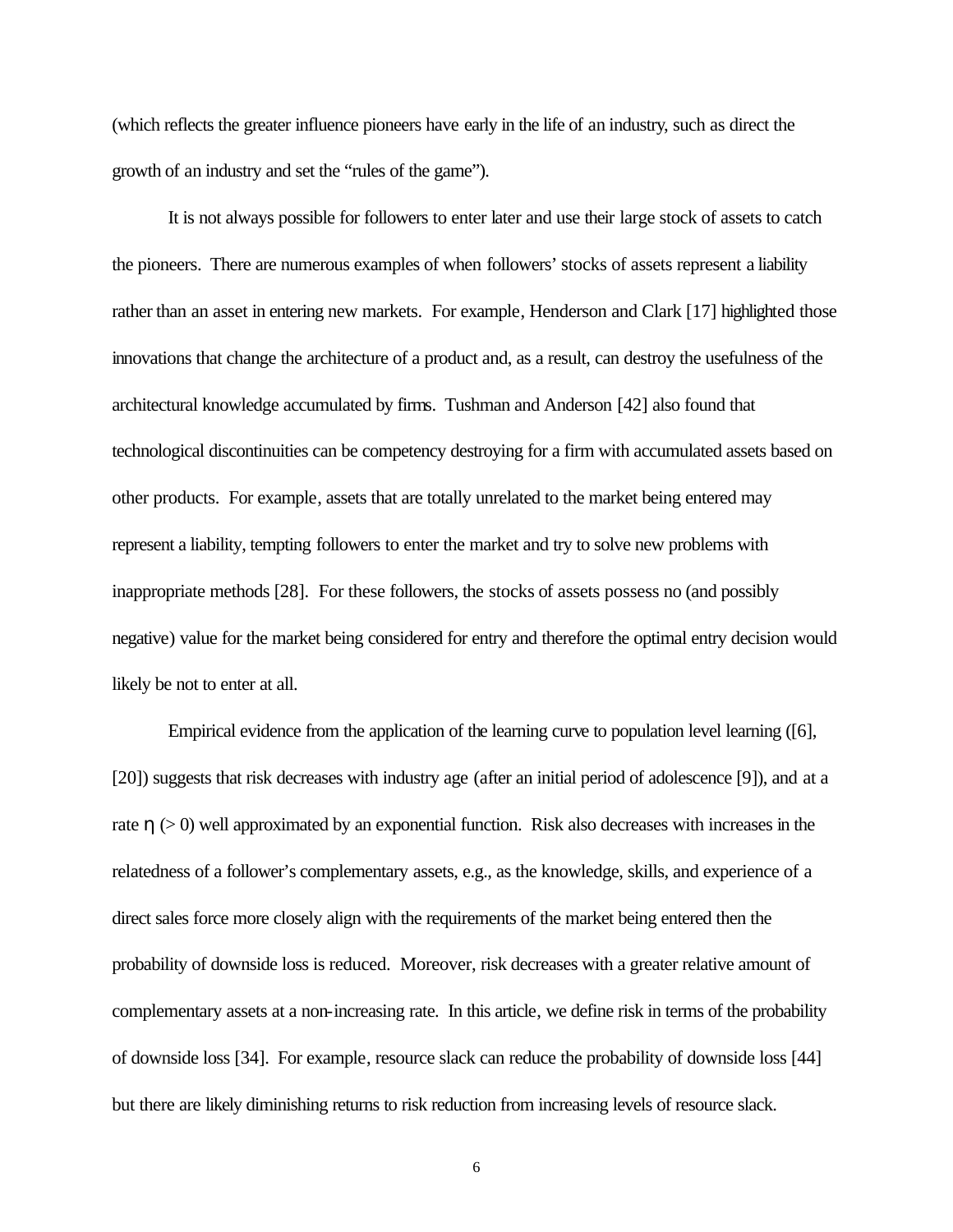Formally,  $r(t, s, a_t) = \mathbf{g} e^{-\mathbf{h} t} - g(s, a_t)$ *t*  $r(t, s, a_t) = \mathbf{g} e^{-\mathbf{h}t} - g(s, a_t)$  represents risk, where *g* is a scaling parameter (large enough to keep risk positive) controlling for the direct effect of industry age and for an upper bound on risk, and *g* a non-negative function with  $\partial g / \partial s > 0$ ,  $\partial g / \partial a_t > 0$ ,  $\partial^2 g / \partial a_t^2 \le 0$  (second order derivative of risk with respect to relatedness does not affect our prescriptions and we therefore omit to specify this condition). The function  $g(s, a_t)$  reflects the effect of the relatedness of a follower's complementary assets and an indirect effect of time due to changes in the relative amount of complementary assets. Note that we choose to express risk with an additive form, that separates the effect of the complementary assets' characteristics (relative amount and level of relatedness) and time, rather than its multiplicative counterpart (e.g.,  $r(t, s, a_t) = e^{-\hbar t} / g(s, a_t)$ *t*  $r(t, s, a_t) = e^{-ht} / g(s, a_t)$ . We argue for the appropriateness of an additive form because a low relative amount of complementary assets and a low level of relatedness of those assets lead to a high risk, even when time becomes infinitely large. Industry age, *t*, thus directly affects risk, allowing it to decrease over time, but also indirectly affects risk (due to a decrease in the relative amount of complementary assets), forcing it to increase over time.

Inspired by the economics literature, we conceptualize performance as a risk adjusted dollar value where expected profit potential is linearly adjusted based on the probability of downside loss and a conversion factor, *e*, that transfers each unit of risk into a dollar value (and thus considers the strength of the tradeoff between profitability and risk in the performance function). Formally,

 $\max_{t \geq 0} \left\{ p(t, s, a_t) - e \right| r(t, s, a_t) \right\}$  represents a follower's objective function.

## **Optimal market entry time**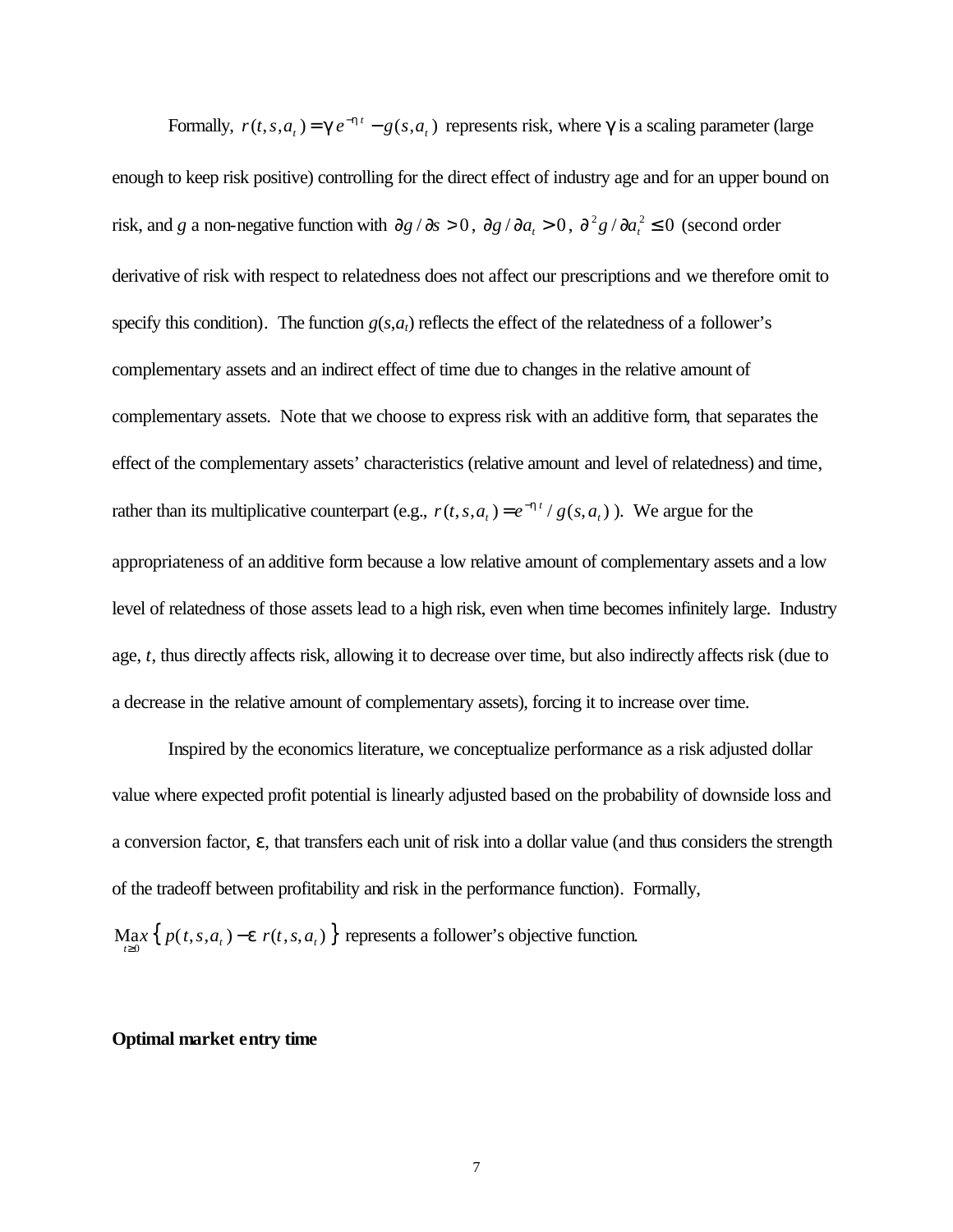Based on the assumptions justified above, the first and second order derivatives of the objective function with respect to *t* provide the necessary and sufficient conditions for optimality. An appendix establishes these conditions, along with formal proof of our prescriptions. A follower's optimal time for entry occurs at  $t^*$  (an explicit form for  $t^*$  cannot be provided unless functional forms for  $p$  and  $g$  are specified). Figure 1 displays two performance curves labeled *A* and *B*. Curve *A* represents the *reduction* in performance over time (formally,  $-ege^{-ht}$ ) that is due to the direct effect of time on risk (i.e., the benefits to performance from reduced risk decrease over time because of the decreasing slope of the risk curve). Hence, the slope of curve *A* captures the marginal gain in performance that is due to the direct effect of time on risk. Curve *B* (we offer two such curves for later usage) represents over time the sum of the performance due to the direct effect of time on profit potential, and the indirect effects of time (a decrease in the relative amount of complementary assets) on profit potential and risk (formally, *p*  $+ g$ ). The slope of curve *B* thus captures the sum of the marginal loss in performance due to the direct effect of time on profit potential, and the marginal loss in performance due to the indirect effects of time on profit potential and risk.

> ………………………….. Insert Figure 1 about here ……………………………………

An optimal time for followers to enter a new market is when their slopes for *A* and *B* are equal. Implicit in the functional forms of profit potential, risk, and relative amount of complementary assets are competitive interactions between pioneers and followers. As followers delay market entry, pioneers gain stronger positions which results in less profit potential for these followers. However, in addition to this direct effect of time delay on followers' competitive positions, there is an indirect effect of time delay from a decrease in followers' relative amounts of complementary assets. This again results in lower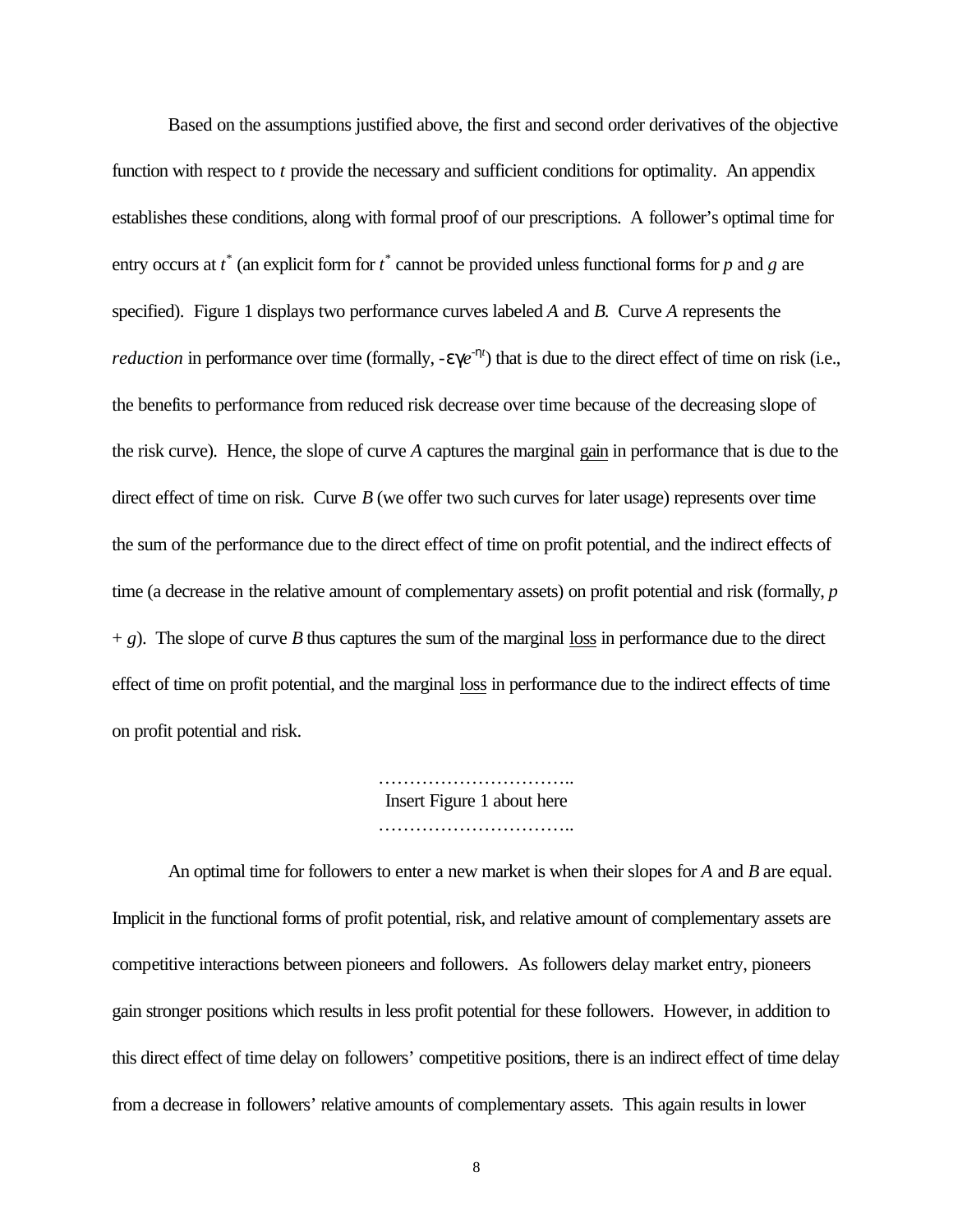profit potential and higher risk, and hence lower performance for followers that delay entry. Followers' optimal time for market entry corresponds to a form of equilibrium between these competitive interactions and the benefit of reduced risk; specifically, this equilibrium occurs when the slopes of curves *A* and *B* are equal. If the slope for *A* exceeds (in absolute value) that for *B,* then this follower should delay entry; if the slope for *B* exceeds that for *A* (in absolute value), then this follower should have entered earlier.<sup>2</sup> Note that entry time relates to industry age: "sooner" means earlier in the industry's life; "later" means when the industry is older. Changes in key model parameters move curves *A* and/or *B*, and as these curves change so does the optimal entry time.

# **PRESCRIPTIONS FOR A FOLLOWER ON ITS OPTIMAL PERIOD OF DELAY**

### **Sensitivity of the optimal market entry time**

l

We demonstrate the impact of the characteristics of followers' complementary assets on the optimal time they should delay market entry. Specifically, we study the impact of *complementarity* and *substitutability* between followers' relative amounts of complementary assets and the relatedness of those assets. To this end, we must specify a set of functionalforms for the dynamics of a follower's relative amount of complementary assets. Suppose that an exponent function where  $a_t = a_0 - a t^n$ ,  $n \geq 0$ 1, formally represents the latter.  $a_0$  (assumed large enough to keep  $a_t$  non-negative) is a follower's relative amount of complementary assets if it had entered the market at the same time as the pioneer (i.e. at  $t = 0$ ) and  $\boldsymbol{a}$  the rate at which the amount of a follower's complementary assets advantage decreases

 $2^2$  A follower is unable to catch up to the pioneers, i.e. its optimal market entry time equals zero when the initial marginal gain in performance due to the direct effect of time on risk (the slope of A at  $t = 0$ ) is smaller than or equal to the sum of the initial marginal loss in performance due to the direct effect of time on profit potential and the initial marginal <u>loss</u> in performance due to the indirect effects of time on profit potential and risk (the slope of *B* at  $t = 0$ ).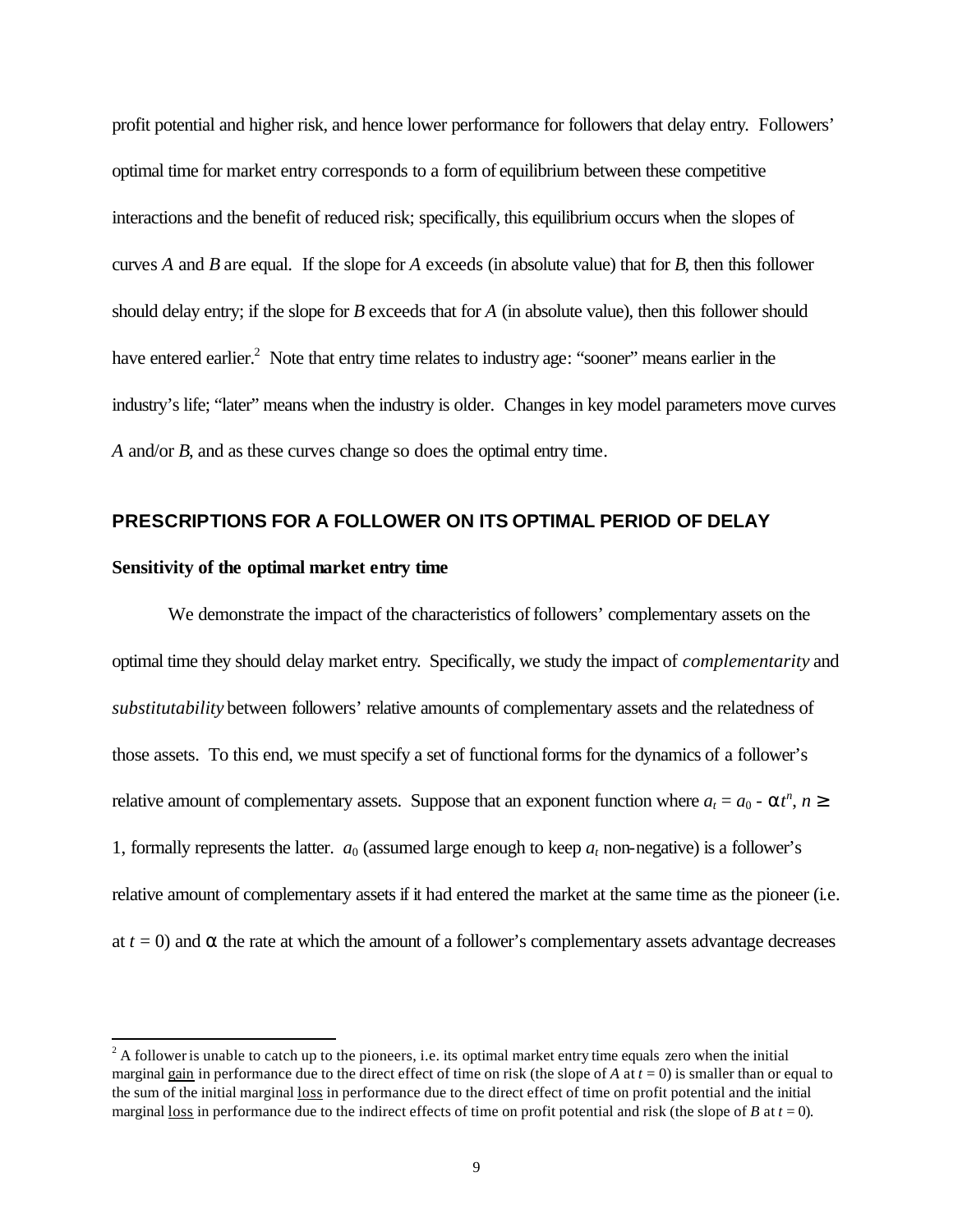over time.<sup>3</sup> We select an exponent function because by varying the value of the exponent *n* one can "swipe" an infinite set of possible curves, making empirical validity of this functional form more likely.

To gain insight into followers' optimal periods of delay, we explore the effects that an increase in their level of initial relative amount of complementary assets  $a_0$  and level of relatedness of these complementary assets *s* have on their timing of entry. These effects depend on second order crossderivative conditions on profit potential and on the portion of risk that depends on these characteristics, as displayed in the following prescriptions.

PRESCRIPTION 1. A follower with greater initial relative amount of complementary assets  $(a_0)$ should *enter the marker later* than followers with less initial complementary assets when the environment is such that the effect of a higher relative amount of complementary assets is to decrease the rate at which this follower's profit potential declines with industry age.

Figure 2a schematically illustrates the necessary condition in Prescription 1. Under this condition, those followers with a larger relative amount of complementary assets will experience a smaller loss in profitability due to industry maturity, encouraging them to enter the market later. This greater advantage over pioneers in terms of the amount of complementary assets "buys" a follower more time before the optimal time to enter the market, which, referring back to Figure 1, is reflected in the decreasing steepness of the slope for curve *B* where its slope does not equal that of curve *A* until later. But when followers face different levels of relatedness of their complementary assets, a larger initial relative amount of complementary assets may not necessarily correspond to a market delay: a higher initial relative amount of complementary assets might not compensate for a lower level of

l

 $3$  The chosen functional form satisfies the behavior we described and justified in the previous section.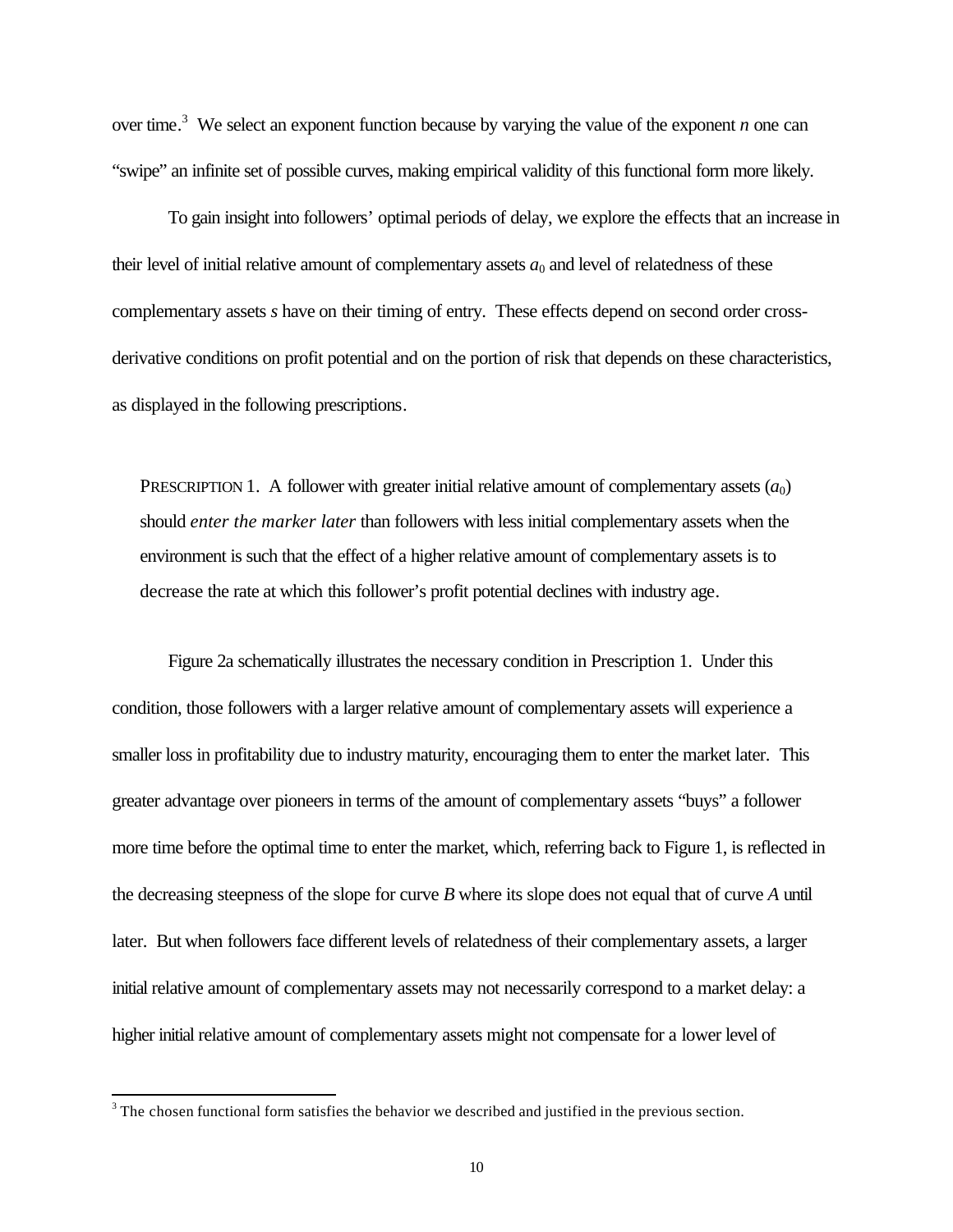relatedness. The following proposition articulates this possibility.

PRESCRIPTION 2. A follower with a higher level of complementary assets relatedness (*s*) should *enter the marker sooner* than followers with less relatedness when the environment is such that the effect of increased relatedness is to:

- (i) increase the rate at which profit potential declines with industry age, and
- (ii) increase the rate at which both profit potential increases and risk decreases with increases in the amount of complementary assets.

Figure 2b schematically illustrates the necessary conditions in Prescription 2. Under these conditions, followers with higher relatedness will experience a larger loss in profitability due to industry maturity. In addition, at any time period, they will experience a larger gain in profitability and a larger reduction in risk from their relative amount of complementary assets due to the *complementarity* between the latter and the relatedness of those assets. Consequently, they will be encouraged to enter the market earlier. Referring back to Figure 1, increasing the level of relatedness of a follower's complementary assets increases the steepness of the slope for curve *B*. This effect on curve *B* means that its slope equals the slope of curve *A* earlier.

Of particular interest in Prescription 2 is a tendency for a shorter delay with a higher level of relatedness of the complementary assets. At first this implication was surprising. We intuitively expected that highly related complementary assets – corresponding to a more advantageous situation – would "buy" a follower more time than if its assets were less related. But reference back to the model provided insight into this initially non-intuitive proposition. On this point, Prescription 3 is more intuitive.

PRESCRIPTION 3. A follower with a higher level of complementary asset relatedness (*s*) should

11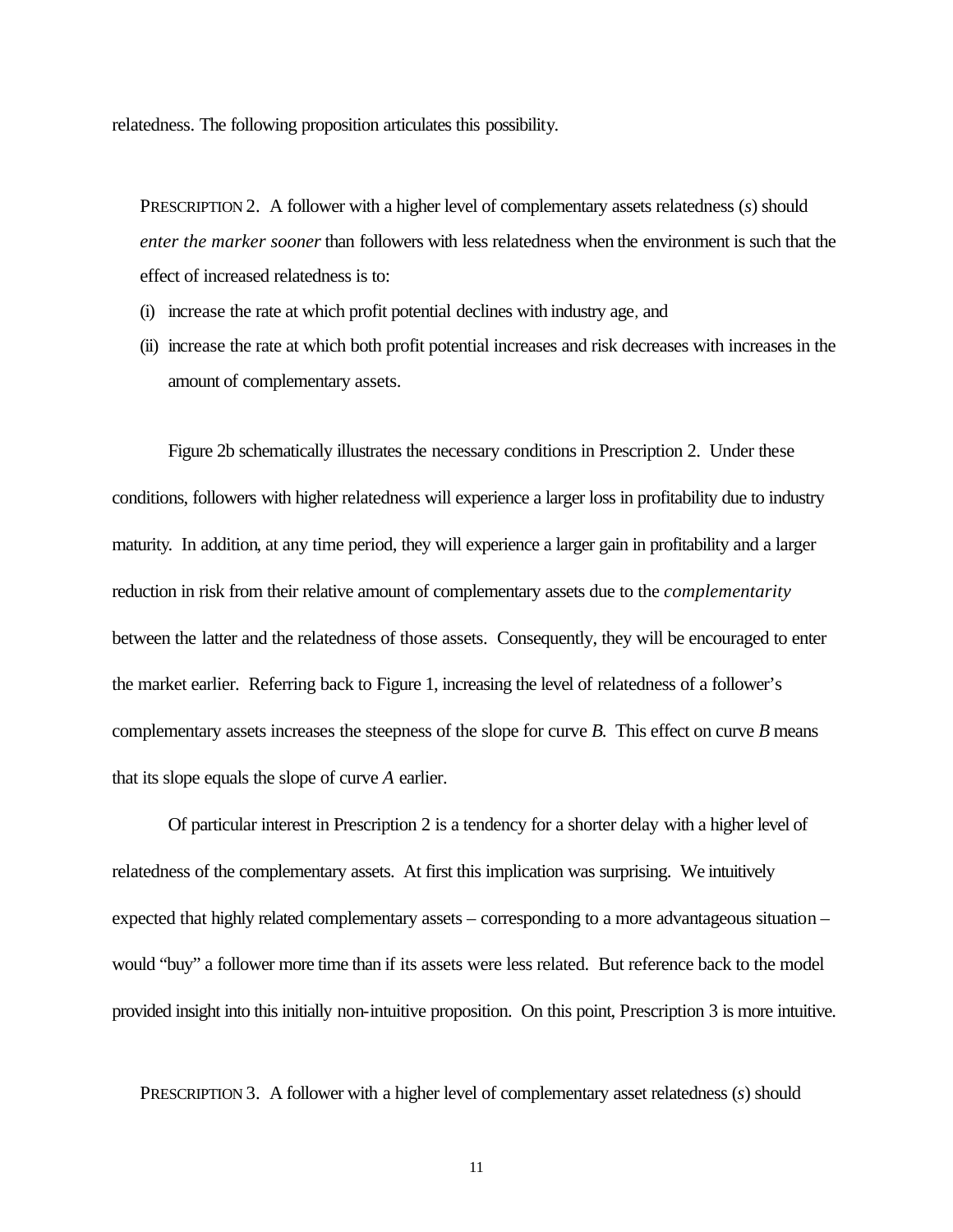*enter the marker later* than followers with less relatedness when the environment is such that the effect of increased relatedness is to:

- (i) decrease the rate at which profit potential declines with industry age, and
- (ii) decrease the rate at which both profit potential increases and risk decreases with increases in the amount of complementary assets.

Figure 2c schematically illustrates the necessary conditions in Prescription 3. Under these conditions, followers with higher relatedness will experience a smaller loss in profitability due to industry maturity. In addition, at any time period, they will experience a smaller gain in profitability and a smaller reduction in risk from their relative amount of complementary assets due to the *substitutability* between a follower's relative amount of complementary assets and the relatedness of those assets.

Consequently, they will be encouraged to enter the market later as increasing the level of relatedness of a follower's complementary assets has the effect of decreasing the steepness of the slope for curve *B* which will equal the slope of curve *A* later.

> …………………………………… Insert Figure 2 about here ……………………………………

#### **An illustration of the market entry prescriptions**

We illustrate our prescriptions by offering five "pairings" of followers with a pioneer based on their levels of initial relative amount of complementary assets  $a_0$  and the extent of relatedness of these assets *s*. For each pairing the pioneer (in the red corner) can be labeled as a "Related Lightweight". The pioneer's opponent (in the blue corner) is one of the following followers:

1. **"Unrelated Heavyweight"**. A very high initial amount of complementary assets (relative to the pioneer) with those assets having low relatedness (relative to those of the pioneer) characterizes this follower. For example, the follower possesses a direct sales force 5 times larger than that of the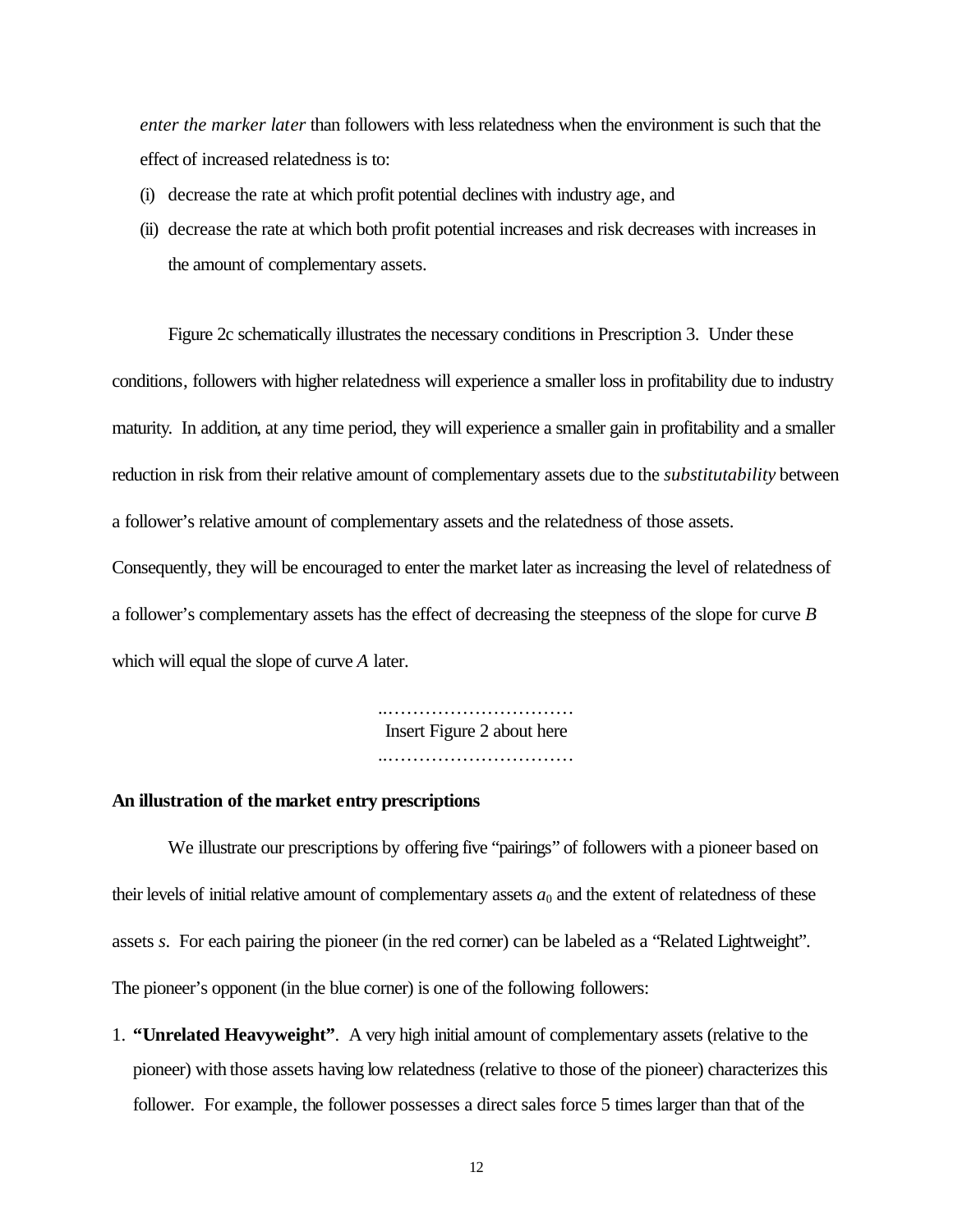pioneer but the knowledge, skills, and experience of its sales force only marginally relate to the task of selling products in the new market whereas the pioneer's sales force highly relates to this task.

- 2. **"Related Heavyweight"**. A high initial amount of complementary assets with those assets being moderately related characterizes this follower. For example, the follower possesses a direct sales force 5 times larger than that of the pioneer and the knowledge, skills, and experience of the sales force are almost as highly tailored to the task of selling products in the new market as that of the pioneer's sales force.
- 3. **"Unrelated Welterweight"**. A moderately high initial amount of complementary assets with those assets having low relatedness characterizes this follower. For example, the follower possesses a direct sales force 50% larger than that of the pioneer and the knowledge, skills, and experience of its sales force only marginally relate to the task of selling products in the new market whereas the pioneer's sales force highly relates to the task.
- 4. **"Related Welterweight"**. A moderately high initial amount of complementary assets with those assets being moderately related characterizes this follower. For example, the follower possesses a direct sales force 50% larger than that of the pioneer and the knowledge, skills, and experience of the sales force are as highly tailored to the task of selling products in the new market as that of the pioneer's sales force.
- 5. **"Unrelated Lightweight"**. An initial amount of complementary assets comparable to the pioneer with those assets having low relatedness characterizes this follower. For example, the follower's direct sales force is the same size as the pioneer and the knowledge, skills, and experience of its sales force only marginally relate to the task of selling products in the new market whereas the pioneer's sales force highly relates to the task.

Prescription 1 yields the following conclusion: *unrelated heavyweight*'s delay > *unrelated welterweight*'s delay > *unrelated lightweight*'s delay and *related heavyweight*'s delay > *related welterweight*'s delay. Since these followers all face the same low level of relatedness, an unrelated heavyweight's delay exceeds that of an unrelated welterweight, which exceeds that of an unrelated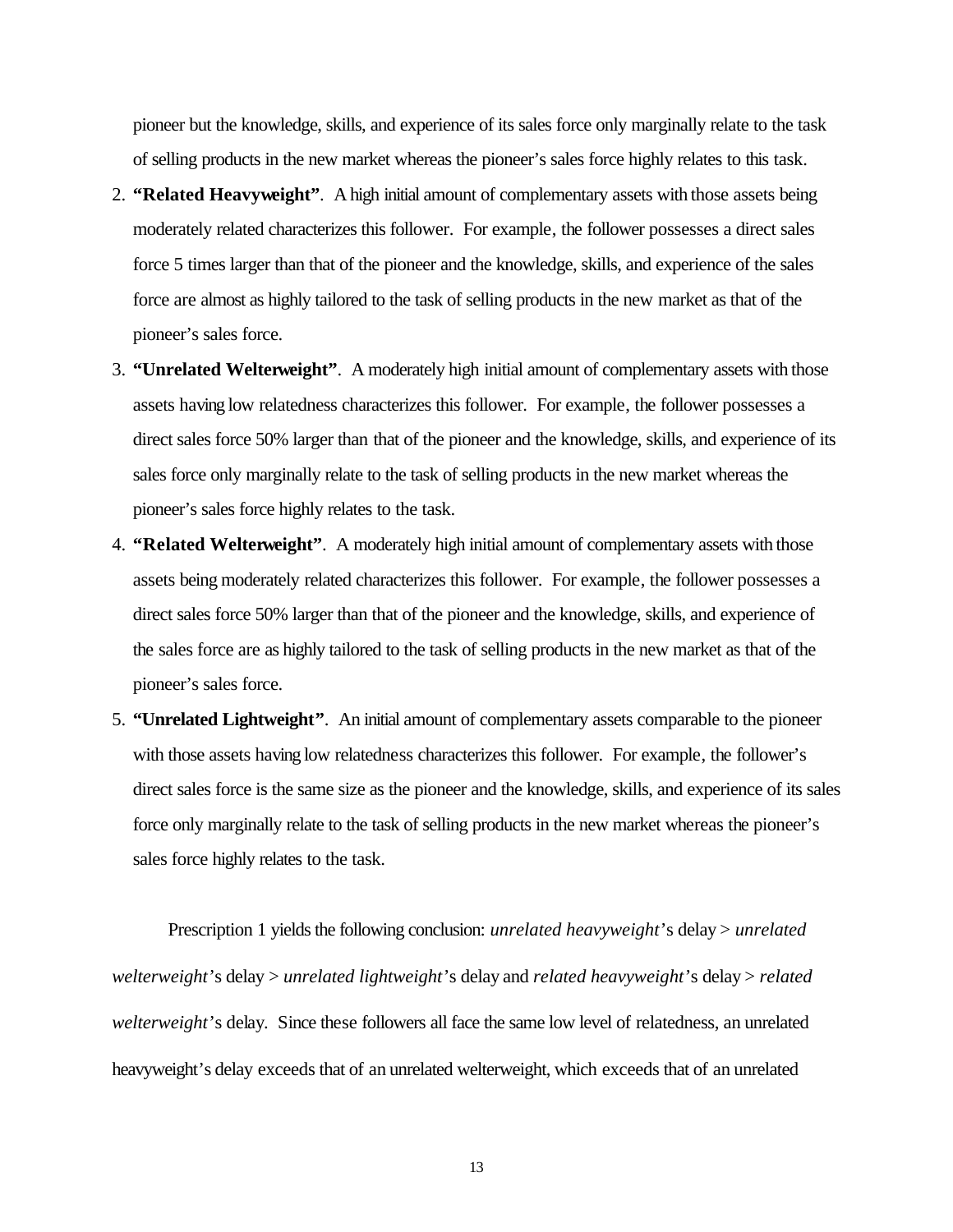lightweight. Likewise for those that face the same moderate level of relatedness, a related heavyweight's delay exceeds that of a related welterweight.

Prescriptions 1 and 2 yield the following conclusion diagrammatically illustrated in Figure 3a: *unrelated heavyweight*'s delay > *related heavyweight*'s delay > *related welterweight*'s delay and *unrelated heavyweight*'s delay > *unrelated welterweight*'s delay > *related welterweight*'s delay (*related heavyweight*'s delay could be > or < *unrelated welterweight*'s delay whereas *unrelated lightweight*'s delay could be anywhere but > *unrelated heavyweight*'s delay). An unrelated heavyweight's delay exceeds that of a related heavyweight because, although both followers possess the same initial amount of complementary assets, the former possesses complementary assets that are less related (hence a smaller loss in profitability due to industry maturity, but also at any time period a smaller gain in profitability and reduction in risk from these assets). In turn a related heavyweight's delay exceeds that of a related welterweight because, although they face the same moderate level of relatedness for their complementary assets, the initial amount of complementary assets is higher for a related heavyweight, allowing it to further delay market entry (Prescription 1). Moreover, an unrelated heavyweight's delay exceeds that of an unrelated welterweight because, although they possess the same low level of relatedness, the former possesses a larger initial amount of complementary assets (hence, from Prescription 1, a smaller loss in profitability due to industry maturity). In turn an unrelated welterweight's delay exceeds that of a related welterweight because, although they face the same moderately high relative amount of complementary assets, the former has a lower level of relatedness of these assets (hence a smaller loss in profitability due to industry maturity, but also at any time period a smaller gain in profitability and reduction in risk from these assets) allowing it to delay entry.

Last, Prescriptions 1 and 3 yield the following conclusion diagrammatically illustrated in Figure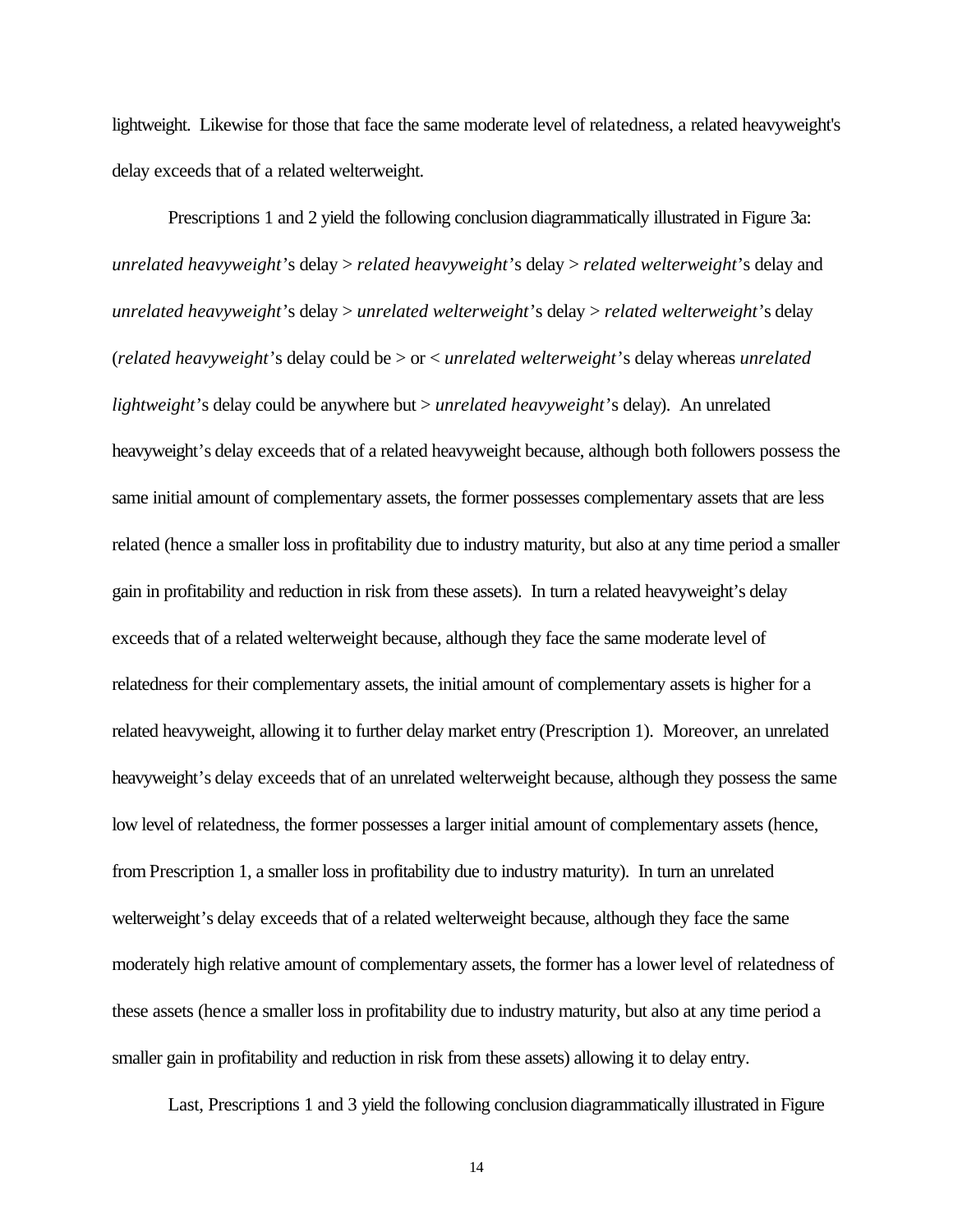3b:*related heavyweight*'s delay > *related welterweight*'s delay > *unrelated welterweight*'s delay > *unrelated lightweight*'s delay (*unrelated heavyweight*'s delay is between that of *unrelated welterweight* and *related heavyweight* but could be > or < *related welterweight*'s delay). As in the previous conclusion, a related heavyweight's delay exceeds that of a related welterweight. But unlike the previous conclusion, a related welterweight's delay exceeds that of an unrelated welterweight because, although they face the same moderately high relative amount of complementary assets, the former possesses a higher level of relatedness of these assets (hence a smaller loss in profitability due to industry maturity, but also at any time period a smaller gain in profitability and a smaller reduction in risk from these assets) allowing it to delay entry. Also (from Prescription 1), an unrelated welterweight's delay exceeds that of an unrelated lightweight.

> …………………………… Insert Figure 3 about here ………………………………………

# **DISCUSSION**

### **Contribution to the "timing of entry" literature**

We explore how our prescriptions reflect, and complement, three highly relevant and impactful timing of entry studies: Mitchell [27], Thomas [41], and Schoenecker and Cooper [37]. Before initiating this discussion, we must point out differences in the conceptualization of performance. While Thomas [41] and Schoenecker and Cooper [37] did not have performance as a dependent variable, Mitchell [27] had two dependent variables for performance, i.e. market share and survival. We conceptualized performance as a combination of profitability and probability of downside loss. Although market share is sometimes used as a proxy for profitability [24] and survival has important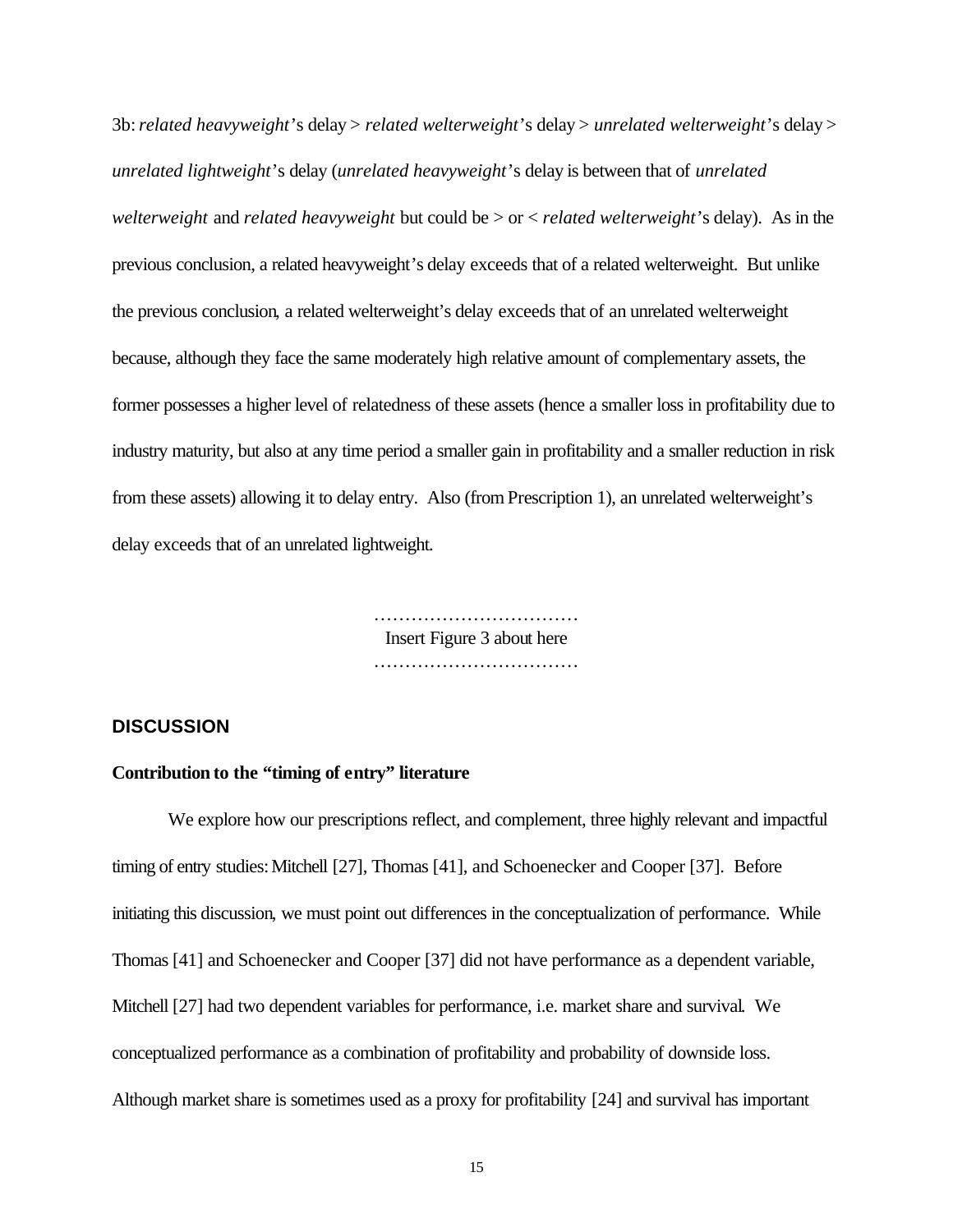implications for downside loss, the conceptualizations of performance are not the same and therefore results may be complementary but not directly comparable.

A number of findings in Mitchell [27] are particularly interesting and relevant to the current study. First, he finds that when considering the timing of all followers, later entry is associated with increased survival chances but among those entrants that possess specialized complementary assets, earlier entry is associated with increased survival. He suggests that this finding is consistent with the earlier entrants being able to "establish strong positions and knock out most laggards". Such a proposition assumes that all those firms that possess related complementary assets have the same amount of complementary assets and that these assets are at the same level of relatedness.

Although our model focuses on "catching" the pioneer rather than "knocking out" laggards, we propose that for those followers that possess a high initial relative amount of complementary assets, their timing of entry should depend on the relatedness of those assets. Interestingly, in environments where followers face *complementarity* between their relative amount of complementary assets and the relatedness of those assets, our model suggests that the more related their complementary assets, the earlier they should enter the market and begin chasing their pioneer (i.e. an unrelated heavyweight should delay market entry longer than a related heavyweight; Prescription 2). This reflects the fact that the moderating effect of higher relatedness of a follower's complementary assets on the relationship between the relative amount of complementary assets and performance is greater, earlier. It is in environments where followers face *substitutability* between their relative amount of complementary assets and the relatedness of those assets that the more related a follower's complementary assets, the later it should enter the market and begin chasing its pioneer (Prescription 3).

16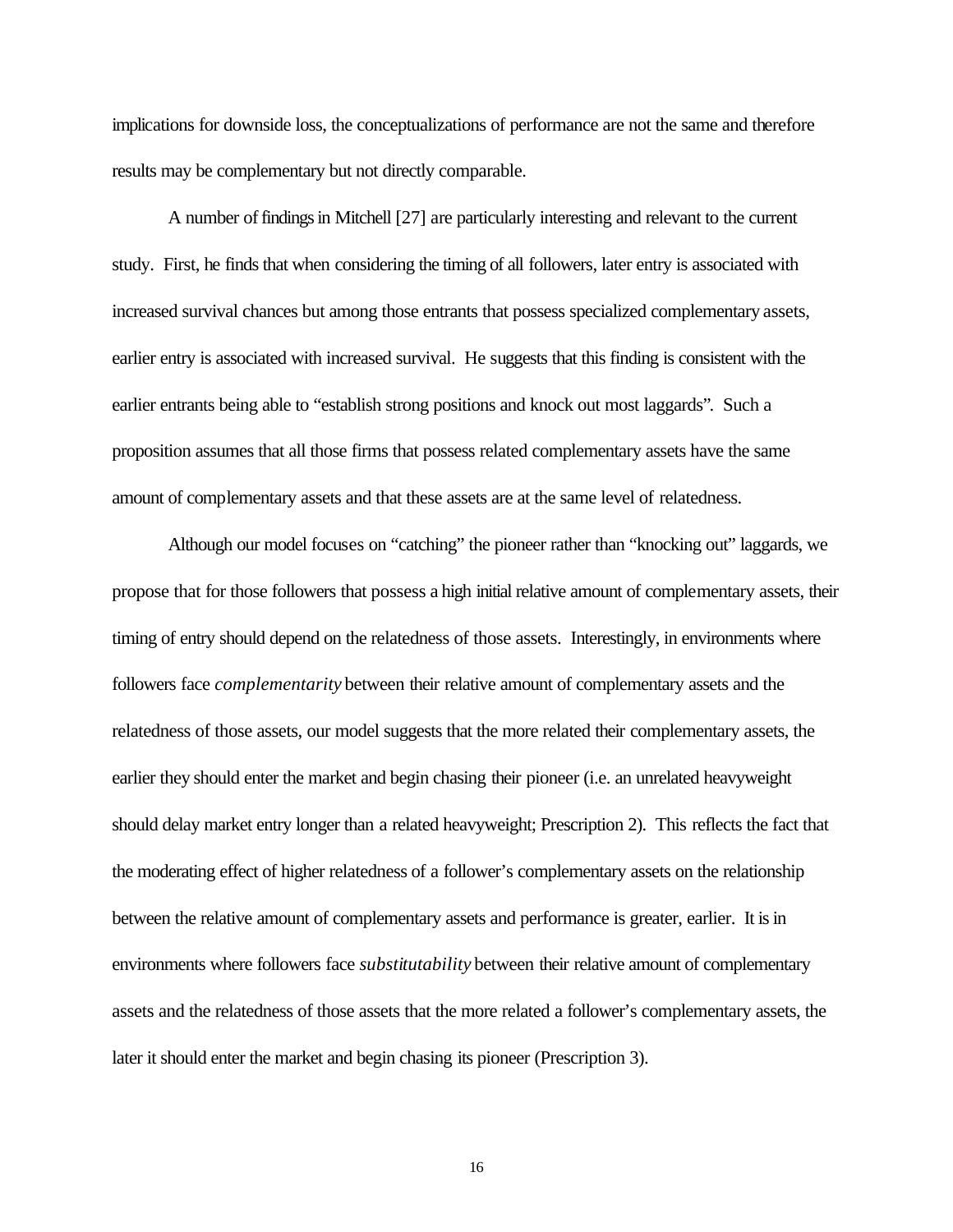Second, Mitchell [27] discusses the appropriateness of his dual clock model under different environmental conditions. The first clock captures time of entry for all entrants regardless of whether they possess related complementary assets or not, and is proposed to be sufficient to assess the timingperformance relationship when pioneers' advantages are difficult to imitate, e.g., the pharmaceutical and chemical processes industry. He proposes that it is when imitation of pioneers is relatively easy that the possession of related complementary assets is relevant in the timing-performance relationship necessitating the use of a "second clock" for researchers to capture another aspect of entry time. Our model complements this notion that the role that followers' related complementary assets plays in the timing-performance relationship depends on the nature of the environment being entered. We acknowledge a number of environmental aspects and propose how they should impact entry time decision.

Third, Mitchell [27] found a positive relationship between later entry and lower market share for those with related assets, but by year nine, this relationship became negative. He uses this finding to highlight the problems of survivor bias in empirical investigations when failure is not accounted for. Empirical techniques, such as Heckman corrections ([16], [11]) can be used to correct for attrition, but conceptually one must consider possible tradeoffs between performance dimensions. In this article, we considered performance in terms of optimizing both profitability and probability of downside loss (risk) to provide a basis for decisions that were of particular relevance to strategists' in their decision making process [34].

Thomas [41] and Schoenecker and Cooper [37] empirically tested the impact of resources on entry time decisions. Thomas investigated order of entry in the ready-to-eat cereal industry and found that firms with a larger stock of brand capital were more likely to enter earlier a new market segment in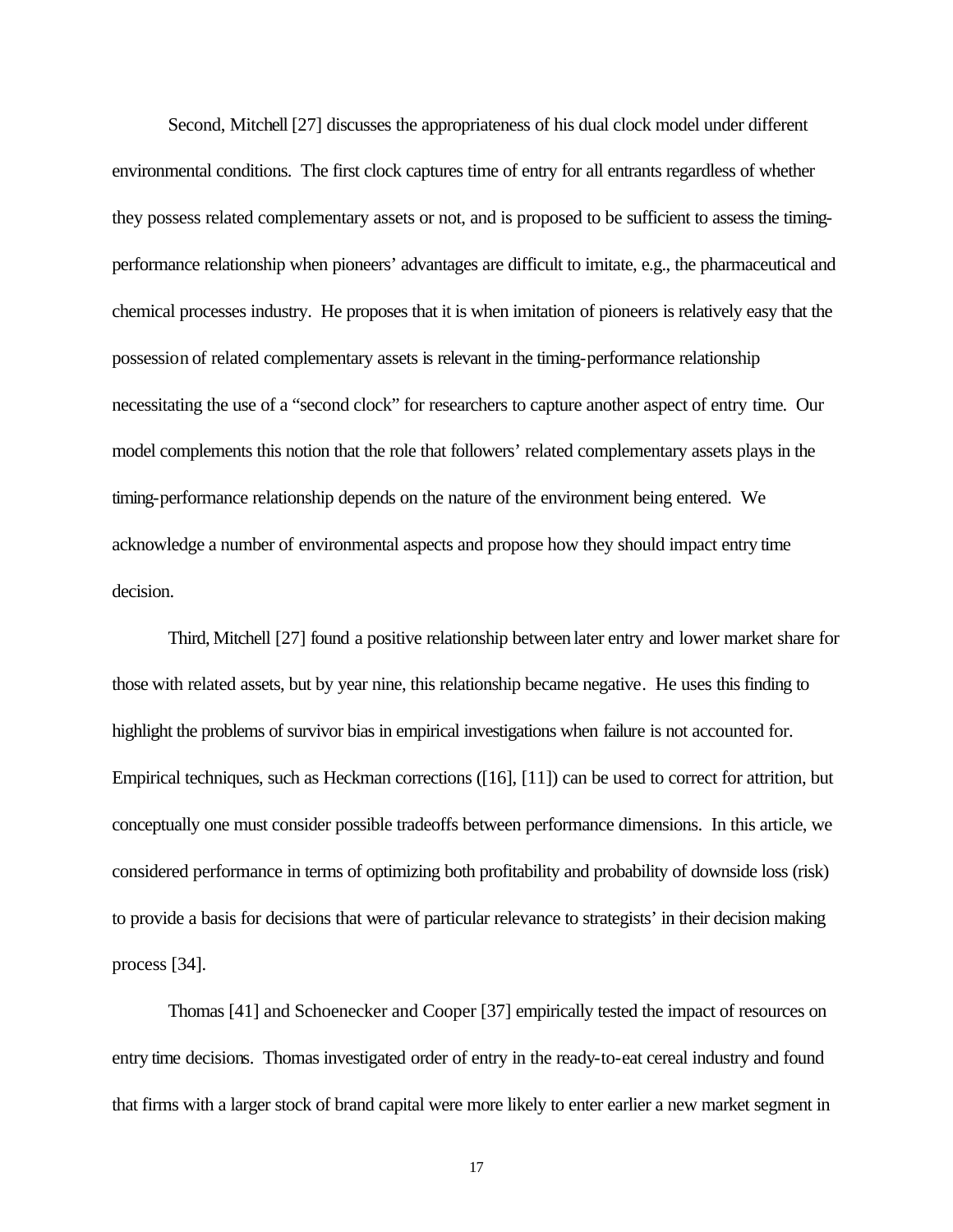that industry. The stock of brand capital was operationalized by the total number of cereal brands sold by the firm. Schoenecker and Cooper found that in the mini-computer segment, firms that possessed a direct sales force entered the new market earlier (nearly four years earlier than those that did not possess a direct sales force).

Our model also complements these findings. The brand capital of Thomas and the direct sales force of Schoenecker and Cooper can be considered related complementary assets, i.e., supporting capabilities that are tailored to the successful commercialization of a good in that market. Both these studies do not make a distinction between amounts of complementary assets and levels of relatedness of those assets (because it was not their purpose). We propose a possible tradeoff in entry incentives when a follower has both a large initial stock of complementary assets and those assets are highly related to the commercialization of products for the new market. We propose that for followers focusing on their position relative to pioneers, a larger initial stock of assets should encourage later entry whenever those followers with a larger relative amount of complementary assets will experience a smaller loss in profitability due to industry maturity (Prescription 1). Whereas the more related those assets the greater the pull should be to enter sooner in environments where followers face *complementarity* (as opposed to *substitutability*) between their relative amount of complementary assets and the relatedness of those assets (Prescriptions 2 and 3).

### **Future research**

# *Empirical Testing*

To empirically test our propositions, scholars must operationalize a follower's profit, risk, its relative amount of complementary assets, the extent of specialization of those assets, and the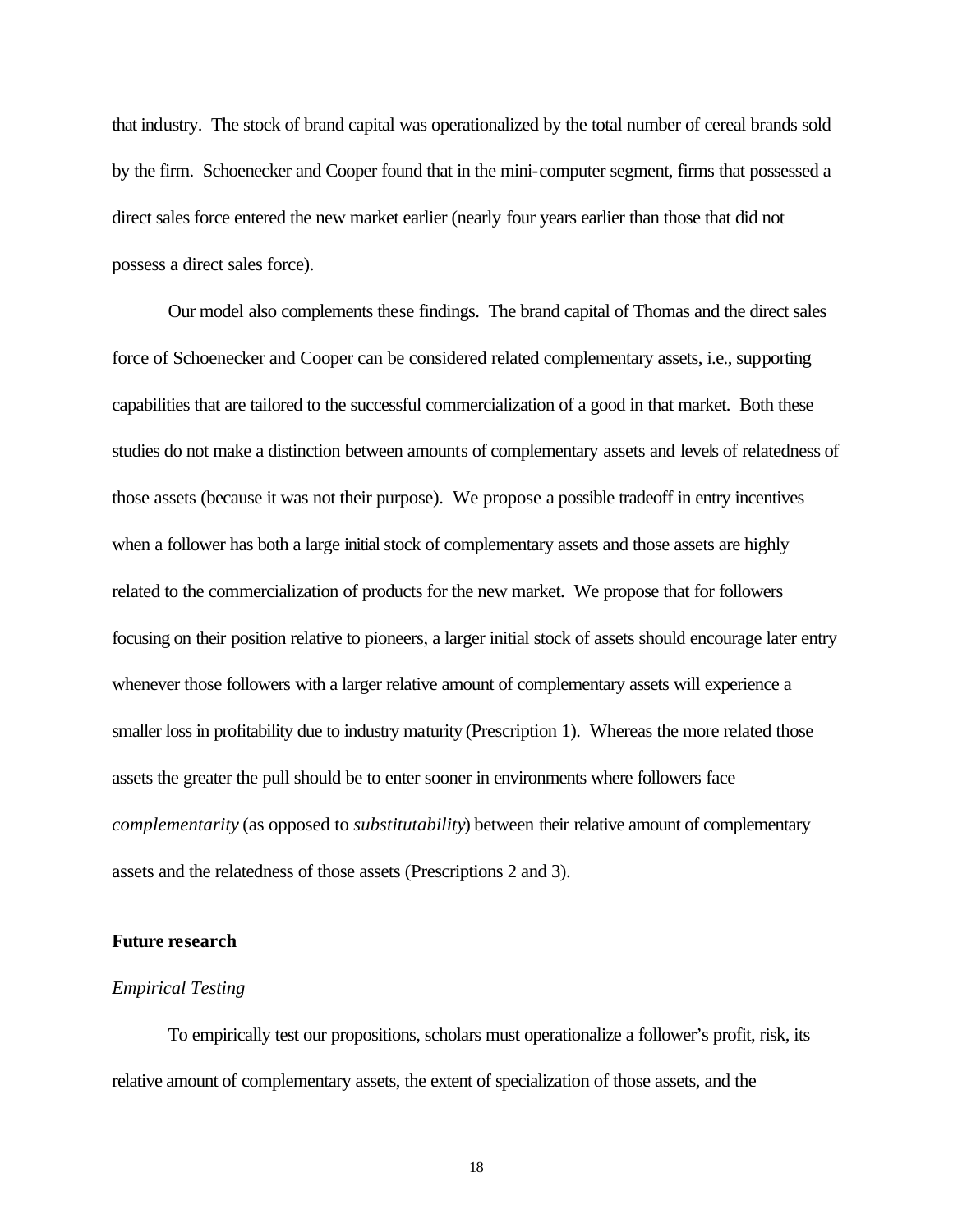contribution of those complementary assets' characteristics to profit and risk. Profit is often operationalized by self-reported measures in survey research and from secondary sources of financial statements (such as annual reports of public companies and companies going public) in which net profit figures are stated. These are retrospective measures of profitability. Prospective measures can be achieved by expert assessments (e.g. [46]). Similarly, risk can be measured by an assessment of the chance of downside loss by an expert such as a venture capitalist (e.g. [38]).<sup>4</sup>

The strategic management literature offers a number of operationalizations for the characteristics of a firm's complementary assets, which are appropriate for testing our propositions. Relative amounts involve comparing a follower's stock of complementary assets with that of the pioneer. Examples of complementary assets include a direct sales force [37], skills and experience of individual employees, number and breadth of patents, cash and financial strength, and quality of the top management team as compared to those earlier entrants (adapted from [18]). In some cases objective measures can be obtained; in others subjective assessments are required. Extent of specialization of the complementary assets can be measured as the "fit" between a follower's assets and key success factors of an industry (although the *a priori* assessment of key success factors is typically difficult for a new industry). This concept of fit is similar to that discussed by Andrews [5] and researched by strategy scholars utilizing both an industrial organization and a resource-based perspective (e.g. [36]).

## *Model Extensions*

l

In this article, we used an optimization model because such a model helps build theory and inform decision making. A decision-theoretic approach was used to prescribe among followers who

 $<sup>4</sup>$  Despite the importance of risk to strategy research, scholars are hampered by a lack of valid and reliable measures of</sup>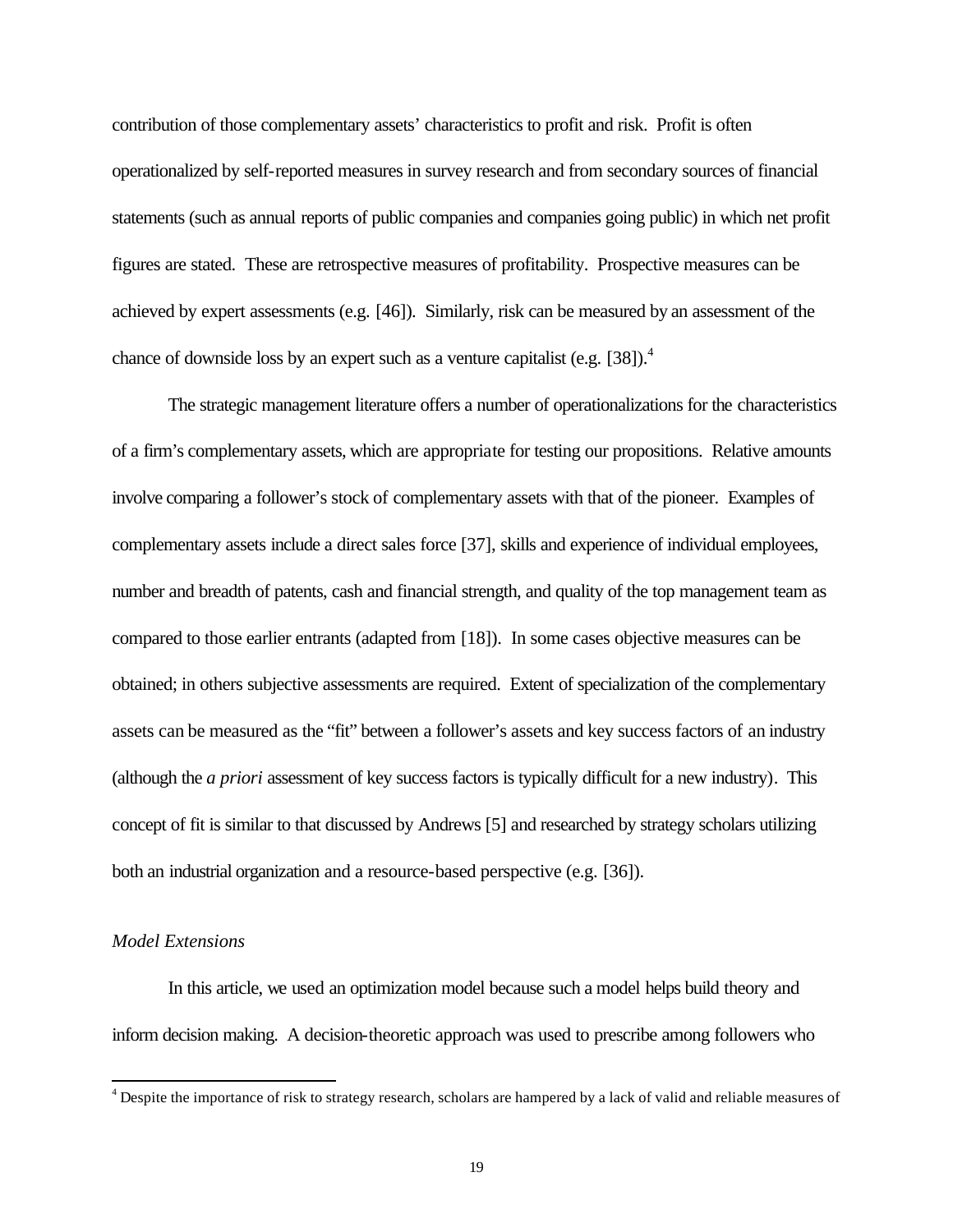should enter earlier and who can afford to delay entry longer, emphasizing that every follower has its own individual clock to guide its entry decision. The entry of followers could also be investigated from the competitive dynamic between a pioneer and the entry of the second-mover. The strategic decision from the second-mover could stimulate a competitive reaction from the pioneer. A game-theoretic framework is well suited to capture the non-deterministic competitive behavior of these two firms. Such an equilibrium model would characterize how a pioneer's decision to delay entry be affected by its assessment of when other potential entrants might enter.

# **Conclusion**

l

Based on our arguments and model implications, we offer three tentative conclusions. First, there may be a need to speed up a follower's market entry when environmental conditions change – e.g., in an environment where the effect of a higher relative amount of complementary assets is to decrease the rate at which followers' profit potential declines with industry age, followers who possess modest initial amounts of complementary assets would enter sooner than those who possess large amounts. Second, followers and the characteristics of their complementary assets differ such that their optimal time to delay market entry can be diminished or augmented, that is, the complementarity or substitutability of followers' relative amounts of complementary assets and the relatedness of those assets should influence the decision of when to enter a market. Third, there is much still to be learned about how long followers should delay market entry and this decision is critical to their performance.

risk and suggest there is an opportunity for such measures to be developed ([34], [22]).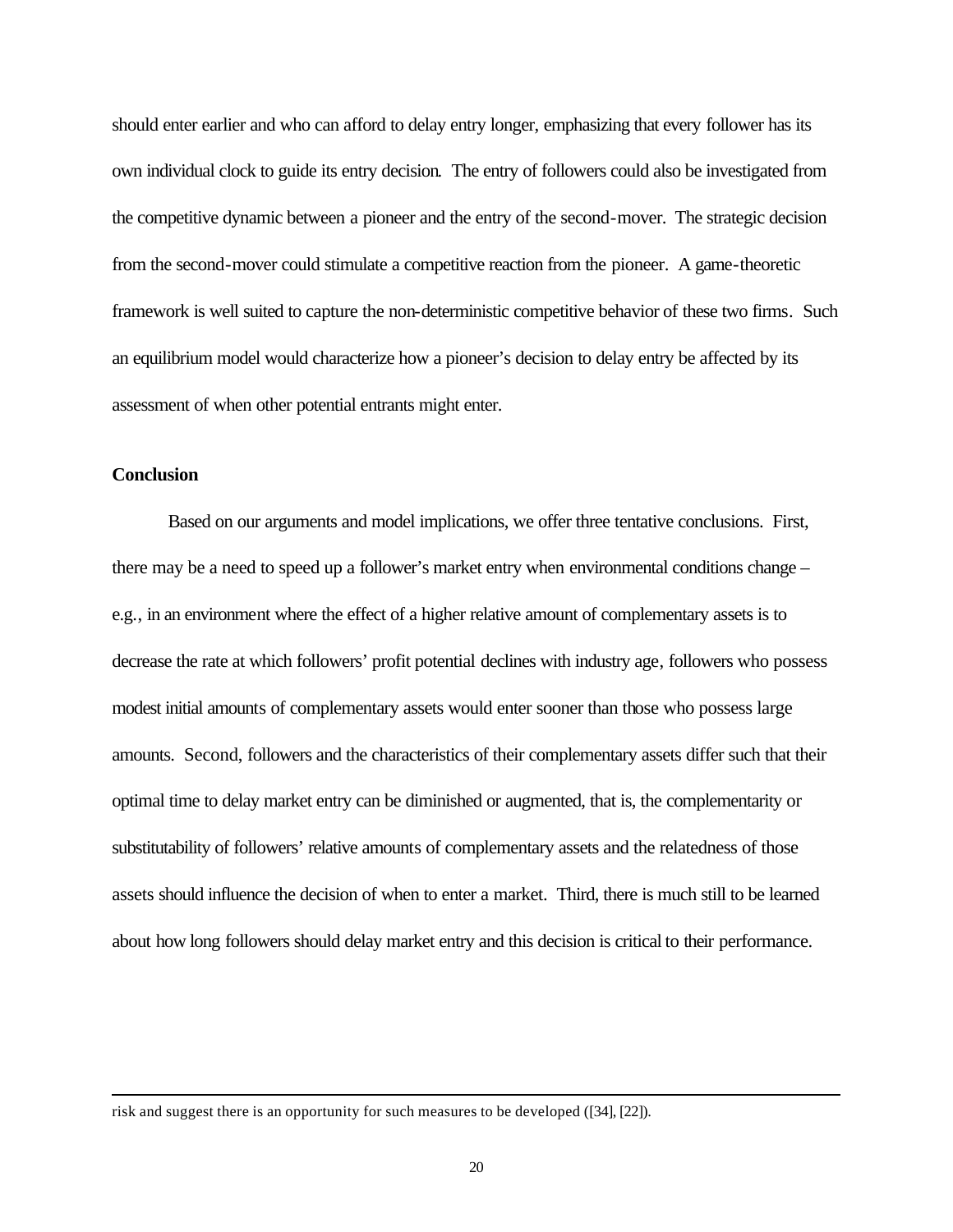# **REFERENCES**

- [1] DA Aaker, GS Day. The perils of high growth markets. *Strategic Management Journal* **7**: 409-421. 1986.
- [2] DF Abell, J Hammond. *Strategic market planning: Problems and analytical approaches*. Prentice Hall: Englewood Cliffs, NJ. 1979.
- [3] R Agarwal, M Gort. The evolution of market and entry, exit, and survival of firms. *Review of Economics and Statistics* **78**: 489-498. 1996.
- [4] H Aldrich. *Organizations Evolving*. Sage: London, UK. 1999.
- [5] KR Andrews. *The Concept of Corporate Strategy*. Irwin: Burr Ridge, IL. 1987.
- [6] L Argote, SL Beckman, D Epple. The persistence and transfer of learning in industrial settings. *Management Science* **36**: 140-154. 1990.
- [7] I Baird, H Thomas. What is risk anyway? Using and measuring risk in strategic management. In R Bettis and H Thomas (Eds), *Risk, Strategy, and Management*: 21-52. JAI Press: Greenwich, CT. 1990.
- [8] RS Bond, DF Lean. Sales Promotion and Product Differentiation in Two Prescription Drug Markets, U.S., Federal Trade Commission, Washington, D.C. 1977.
- [9] J Bruderl, R Schussler. Organisational mortality: The liability of newness and adolescence. *Administrative Science Quarterly* **35**: 530-547. 1990.
- [10] GS Carpenter, K Nakamoto. Consumer preference formation and pioneering advantage. *Journal of Marketing Research* 26: 285-298. 1989.
- [11] JA Dubin, D Rivers. Selection bias in regression, logit and probit models. In J Fox and JS Long (Eds.), *Modern Methods of Data Analysis*. Sage Publications: Newbury Park. 1990.
- [12] HR Feeser, GE Willard. Founding strategy and performance: A comparison of high and low growth high tech firms. *Strategic Management Journal* **11**: 87-98. 1990.
- [13] C Freeman. *Economics of Industrial Innovation* (2<sup>nd</sup> ed.). MIT Press: Cambridge, MA. 1982.
- [14] P. Ghemawat. Market incumbency and technological inertia. *Marketing Science* **10**: 161-171. 1991.
- [15] PN Golder, GJ Tellis. Pioneer advantage: Marketing logic or marketing legend. *Journal of Marketing Research* **30**: 158-170. 1993.
- [16] J Heckman. Sample selection bias as a specification error. *Econometrica* 47: 153-161. 1979.
- [17] RM Henderson, KB Clark. The reconfiguration of existing product technologies and the failure of established firms. *Administrative Science Quarterly* **35**: 9-31. 1990.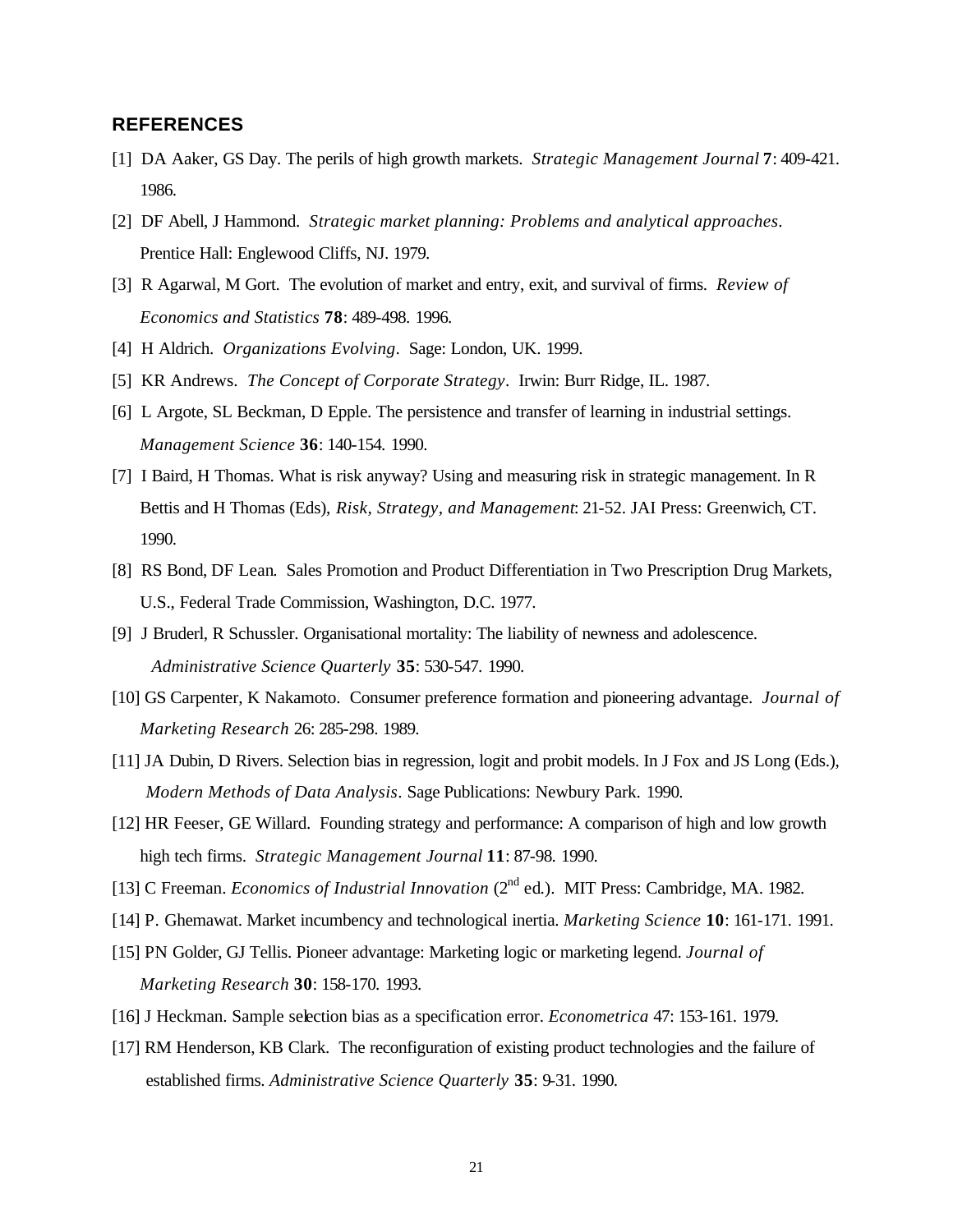- [18] MA Hitt, RD Ireland, RE Hoskisson. *Strategic management: Competitiveness and globalization*  (3rd ed.). South-Western College Pub: London, UK. 1999.
- [19] LC Huff, WT Robinson. The impact of lead time and years of competitive rivalry on pioneer market share advantages. *Management Science* **40**(10): 1370-1377. 1994.
- [20] P Ingram, JAC Baum. Chain affiliation and the failure of Manhattan hotels, 1898-1980. *Administrative Science Quarterly* **42**: 68-102. 1997.
- [21] F Karakaya, B Kobu. New product development process: An investigation of success and failure in high technology firms. *Journal of Business Venturing* **9**: 49-66. 1994.
- [22] D Knight, CC Durham, EA Locke. The relationship of team goals, incentives, and efficacy to strategic risk, tactical implementation, and performance. *Academy of Management Journal* **44**: 326- 338. 2001.
- [23] M Lambkin. Order of entry and performance in new market. *Strategic Management Journal* **9**: 127-40. 1988.
- [24] MB Lieberman, DB Montgomery. First mover advantages. *Strategic Management Journal* **9**: 127- 140. 1988.
- [25] JG March, Z Shapiro. Managerial perspectives on risk and risk taking. *Management Science* **33**: 1404-1418. 1987.
- [26] W Mitchell. Whether and when? Probability and timing of incumbents' entry into emerging technical subfields. *Administrative Science Quarterly* **34**: 208-230. 1989.
- [27] W Mitchell. Dual clocks: Entry order influences and newcomer market share and survival when specialized assets retain their value. *Strategic Management Journal* **12**: 85-100. 1991.
- [28] RR Nelson, SG Winter. *An evolutionary theory of economic change*. Belknap Press: Cambridge, MA. 1982.
- [29] R Radner, L Shepp. Risk vs. profit potential: A model for corporate strategy. *Journal of Economic Dynamics and Control* **20**: 1373-1393. 1996.
- [30] WT Robinson. Sources of market pioneer advantages: The case of industrial goods industries. *Journal of Marketing Research* **25**: 87-94. 1988.
- [31] WT Robinson, C Fornell. Sources of market pioneer advantages in consumer goods industries. *Journal of Marketing Research* **22**: 305-317. 1985.
- [32] WT Robinson, S Min. Is the first to market the first to fail? Empirical evidence for industrial goods businesses*. Journal of Marketing Research* **39**(1): 120-129. 2002.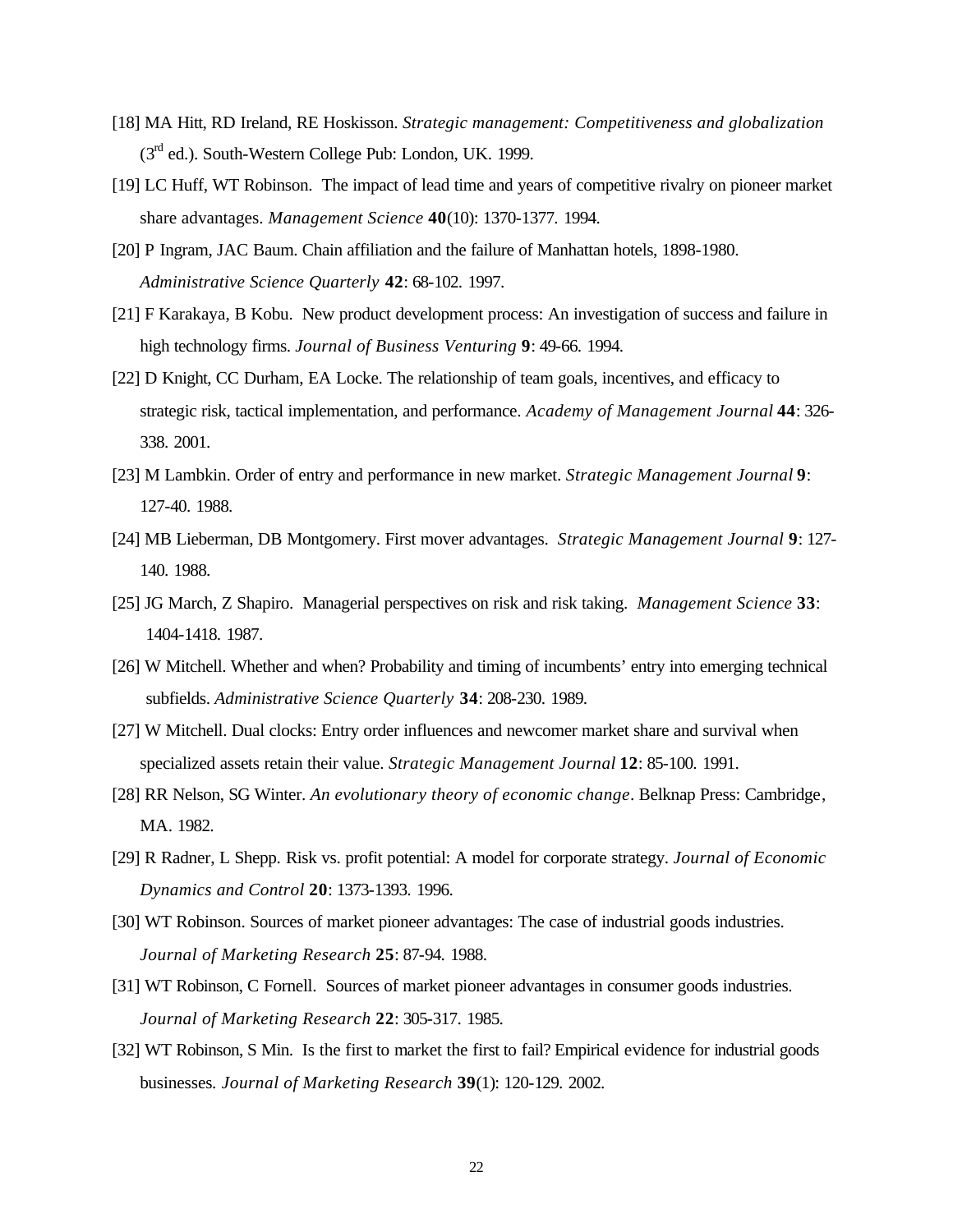- [33] FT Rothaermel. Incumbent's advantage through exploiting complementary assets via interfirm cooperation. *Strategic Management Journal* **22**: 687-699. 2001.
- [34] TW Ruefli, JM Collins, JR LaCugna. Risk measures in strategic management research: Auld lang syne? *Strategic Management Journal* **20**: 167-194. 1999.
- [35] SP Schnaars. *Managing Imitation Strategies: How Later Entrants Seize Markets from Pioneers*. Free Press: New York, NY. 1994.
- [36] PJH Schoemaker, R Amit. Investment in strategic assets: Industry and firm-level perspectives. *Advances in Strategic Management* **10**A: 3-33. 1994.
- [37] TS Schoenecker, AC Cooper. The role of firm resources and organizational attributes in determining entry timing: A cross-industry study. *Strategic Management Journal* **19**: 1127-1143. 1998.
- [38] DA Shepherd. Venture capitalists' assessment of new venture survival. *Management Science*  **45**(5): 621-632. 1999.
- [39] FC Spital. Gaining market share advantage in the semiconductor industry by lead time in innovation. In R.S. Rosenbloom (Ed), *Research on Technological Innovation, Management, and Policy*: 56- 67. JAI Press: Greenwich, CT. 1983.
- [40] DJ Teece. Profiting from technological innovation: Implications for integration, collaboration, licensing and public policy. *Research Policy* **15**: 285-305. 1986.
- [41] LA Thomas. Brand capital and entry order. *Journal of Economics and Management Strategy* **5**(1): 107-129. 1996.
- [42] ML Tushman, P Anderson. Technological discontinuities and organizational environments. *Administrative Science Quarterly* **31**: 439-466. 1986.
- [43] GL Urban, T Carter, S Gaskin, Z Mucha. Market share rewards to pioneering brands: An empirical analysis and strategic implications. *Management Science* **6**: 254-267. 1986.
- [44] S Venkataraman, A Van de Ven. Hostile environmental jolts transaction set, and new business. *Journal of Business Venturing* **13**: 231-255. 1998.
- [45] B Wernerfelt, A Karnani. Competitive strategy under uncertainty. *Strategic Management Journal* **8**: 187-194. 1987.
- [46] AL Zacharakis, GD Meyer. A lack of insight: Do VCs really understand their own decision process? *Journal of Business Venturing* **13**(1): 57-76. 1998.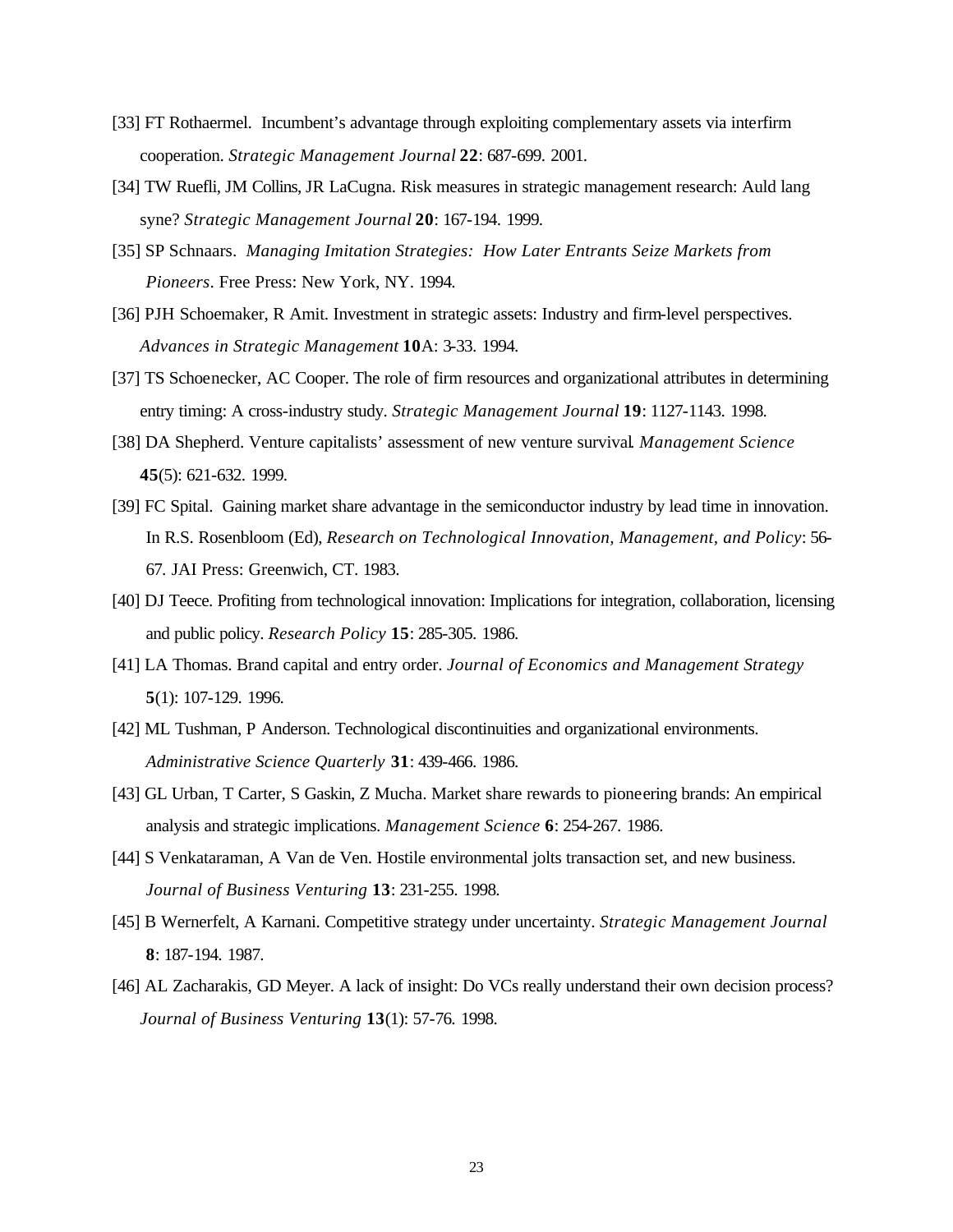# **APPENDIX: MATHEMATICAL DERIVATIONS**

**Optimal entry time.** The 1<sup>st</sup> order derivative of the objective function  $p(t, s, a_t) - e r(t, s, a_t)$  with

respect to *t* is equal to zero (a necessary condition) when **e hg**
$$
e^{-ht} = -\frac{\partial p}{\partial t} - \frac{da_t}{dt} \left( \frac{\partial p}{\partial a_t} + \mathbf{e} \frac{\partial g}{\partial a_t} \right)
$$
. The

$$
2^{\text{nd}} \text{ order derivative equals } \frac{\partial^2 p}{\partial t^2} + \left(\frac{da_t}{dt}\right)^2 \times \left(\frac{\partial^2 p}{\partial a_t^2} + \mathbf{e} \frac{\partial^2 g}{\partial a_t^2}\right) + \left(\frac{d^2 a_t}{dt^2}\right) \times \left(\frac{\partial p}{\partial a_t} + \mathbf{e} \frac{\partial g}{\partial a_t}\right) - \mathbf{e} \mathbf{h}^2 \mathbf{g} \, e^{-\mathbf{h}t} \,,
$$

which is negative for any value of *t*, thus providing a sufficient condition for maximization. The optimal timing of entry occurs at  $t^*$  that solves the  $1<sup>st</sup>$  order condition, as illustrated in Figure 1.

**Proof of Proposition 1.** We are interested in the effect on the optimal market entry time of a change in a follower's initial relative amount of complementary assets,  $a_0$ . Given that  $a_t = a_0 - a t^n$  and the 1<sup>st</sup> order

derivative is equivalent to  $h_t = e h g e^{-h t} + \frac{\partial p}{\partial t} + \frac{d u_t}{d t} \left| \frac{\partial p}{\partial q} + e \frac{\partial g}{\partial q} \right| = 0$  $\overline{\phantom{a}}$  $\lambda$  $\overline{\phantom{a}}$ l ſ ∂ ∂ + ∂ ∂ + ∂ ∂  $= e h g e^{-h t} +$  $\mathbf{u}_t$   $\mathbf{u}_t$  $\mathbf{u}_t$  **d**  $\mathbf{u}_t$ *t a g a p dt da t p*  $h_i = e h g e^{-h t} + \frac{\omega p}{2} + \frac{a a_i}{l} \left| \frac{\omega p}{2} + e \frac{\omega g}{2} \right| = 0$ , we obtain (comparative static

analysis) 
$$
\frac{dt^*}{da_0} = -\frac{h_{t a_0}(t^*, a_0)}{h_{t t}(t^*, a_0)} = -\frac{1}{h_{t t}(t^*, a_0)} \cdot \left\{ \frac{\partial^2 p}{\partial a_t \partial t} - a_n t^{n-1} \left( \frac{\partial^2 p}{\partial a_t^2} + e \frac{\partial^2 g}{\partial a_t^2} \right) \right\},
$$
 which is positive

whenever  $\frac{0}{2}P > 0$ 2 >  $\partial a_i\partial$ ∂  $a_t$ *dt p t* ;  $h_{tt}(t^*, a_0)$  $h_{tt}(t^*, a_0)$  is the 2<sup>nd</sup> order condition for optimality, which is negative at  $t^*$ . The

cross-derivative necessary condition requires that the rate at which profit potential decreases as the industry ages be flatter when a follower possesses a larger relative amount of complementary assets.

**Proof of Propositions 2 and 3.** We are interested in the effect on the optimal market entry time of a change in the level of relatedness of a follower's complementary assets, *s*. As per the above proof, we

obtain 
$$
\frac{dt^*}{ds} = -\frac{h_{ts}(t^*, s)}{h_{tt}(t^*, s)} = -\frac{1}{h_{tt}(t^*, s)} \cdot \left\{ \frac{\partial^2 p}{\partial s \partial t} - a \right|_{t=0}^{t=1} \left\{ \frac{\partial^2 p}{\partial s \partial a_t} + e \frac{\partial^2 g}{\partial s \partial a_t} \right\},
$$
 which is negative

whenever  $\frac{0}{2}$  /  $\leq 0$ 2  $\prec$ ∂ ∂ ∂ *s t*  $\frac{p}{\rho}$  < 0,  $\frac{\partial^2 p}{\partial \rho}$  > 0 2 > ∂ ∂ ∂  $s\partial a_t$  $\frac{p}{\sim} > 0$ , and  $\frac{\partial^2 g}{\partial y^2} > 0$ 2 > ∂ ∂ ∂  $s\partial a_t$  $\frac{g}{g} > 0$  (Proposition 2). However, *ds*  $\frac{dt^*}{dt}$  is positive whenever 0 2 > ∂ ∂ ∂ *s t*  $\frac{p}{\rho} > 0$ ,  $\frac{\partial^2 p}{\partial \rho^2} < 0$ 2  $\prec$ ∂s∂ ∂  $\delta a_t$  $\frac{p}{\sqrt{2}}$  < 0, and  $\frac{\partial^2 g}{\partial y^2}$  < 0 2  $\prec$ ∂s∂ ∂  $\delta a_t$  $\frac{g}{g}$  < 0 (Proposition 3).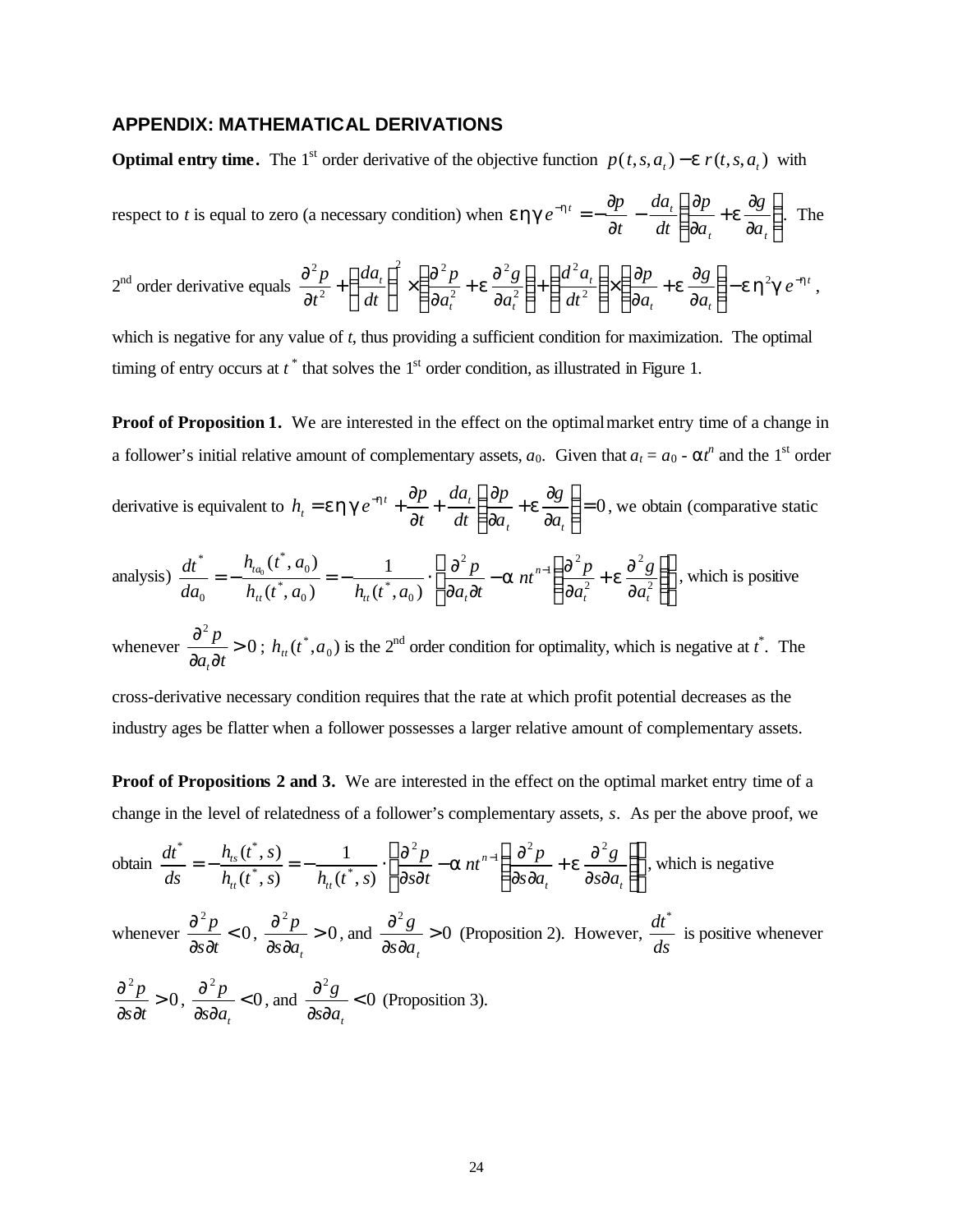

Figure 1. Performance curves *A* and *B* and some of their movements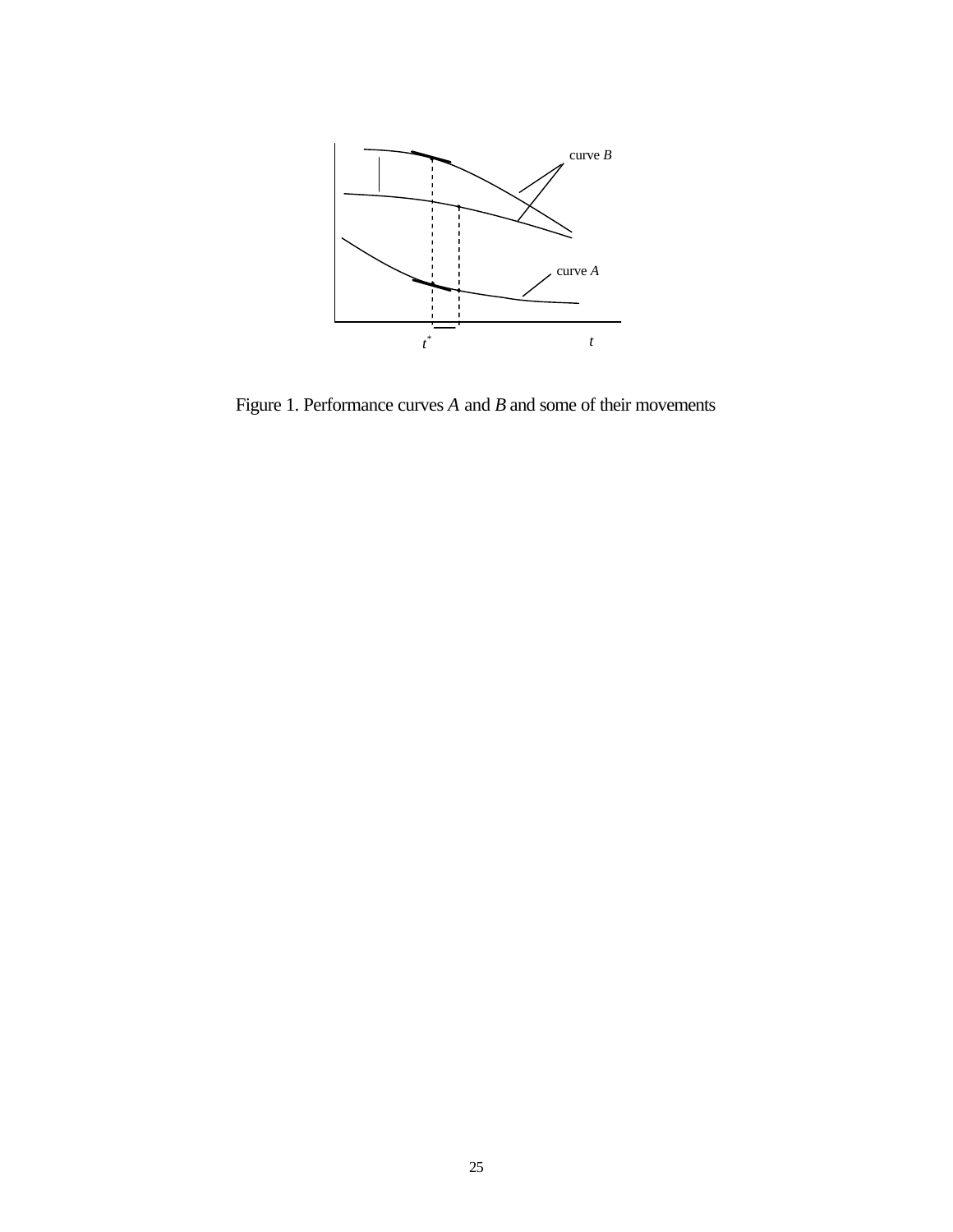



Figure 2. Sufficient environmental conditions for the market entry prescriptions